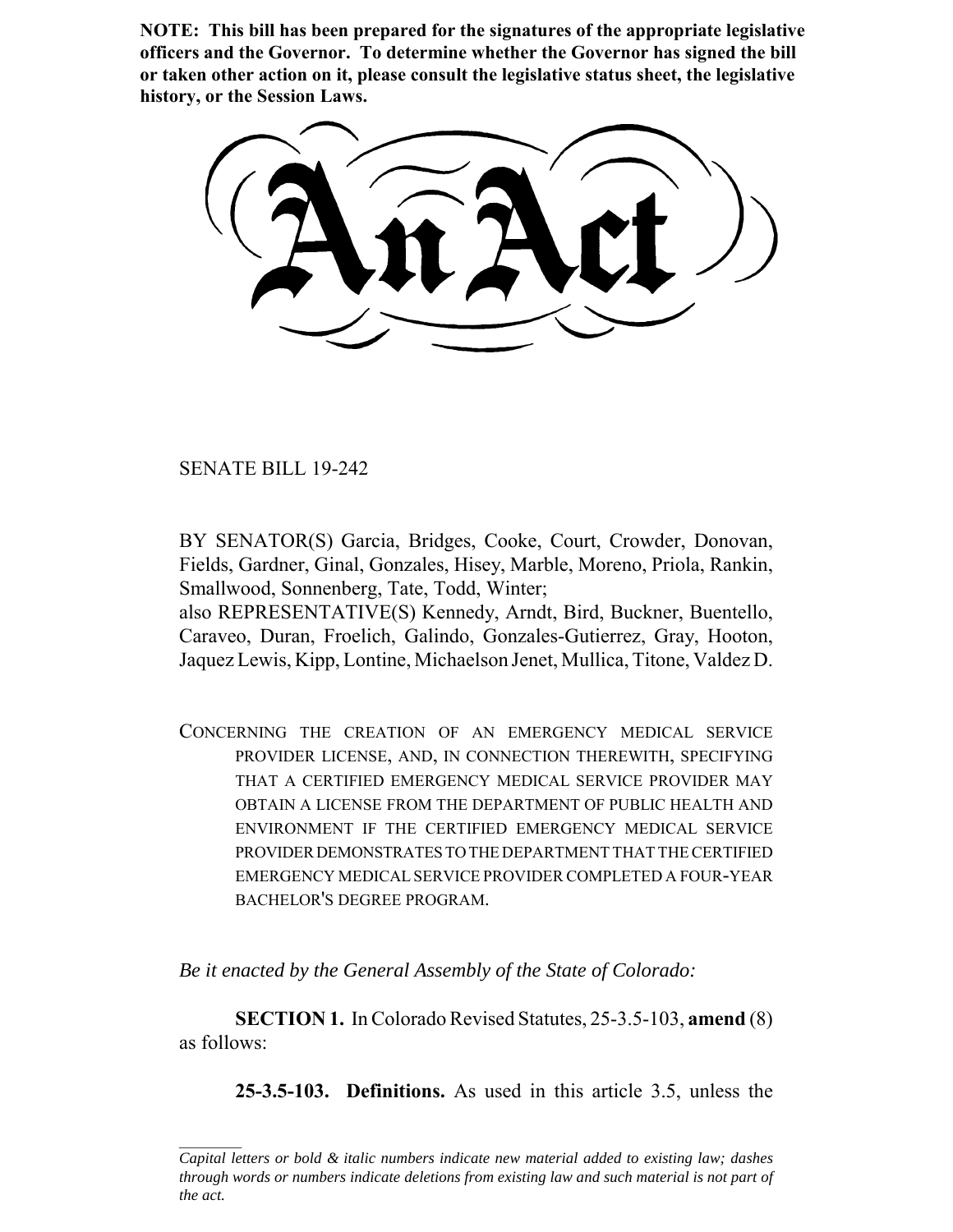context otherwise requires:

(8) "Emergency medical service provider" means an individual who holds a valid emergency medical service provider certificate OR LICENSE issued by the department as provided in this article ARTICLE 3.5.

**SECTION 2.** In Colorado Revised Statutes, 25-3.5-203, **amend** (1)(b), (1)(c), (1)(d), (2), and (4); and **add** (1)(b.5) as follows:

**25-3.5-203. Emergency medical service providers - licensure renewal of license - duties of department - rules - criminal history record checks - definitions - repeal.** (1) (b) The department shall certify AND LICENSE emergency medical service providers. The board shall adopt rules for the certification AND LICENSURE of emergency medical service providers. The rules must include the following:

(I) A statement that a certificate OR LICENSE is valid for a period of three years after the date of issuance;

(II) A statement that the certificate  $\frac{\text{shall}}{\text{be}}$  OR LICENSE IS renewable at its expiration upon the certificate holder's OR LICENSEE'S satisfactory completion of the training requirements established pursuant to subsection (2) of this section;

(III) Provisions governing the use of results of national and state criminal history record checks by the department to determine the action to take on a certification OR LICENSE application pursuant to subsection (4) of this section. Notwithstanding the provisions of section 24-5-101, C.R.S., these provisions shall GOVERNING THE USE OF CRIMINAL HISTORY RECORD CHECK RESULTS MUST allow the department to consider whether the applicant has been convicted of a felony or misdemeanor involving moral turpitude and the pertinent circumstances connected with the conviction and to make a determination whether any such THE conviction disqualifies the applicant from certification OR LICENSURE.

(IV) Disciplinary sanctions, which shall MUST include provisions for the denial, revocation, and suspension of certificates AND LICENSES and the suspension and probation of certificate holders AND LICENSEES; and

(V) An appeals process pursuant to sections 24-4-104 and 24-4-105

PAGE 2-SENATE BILL 19-242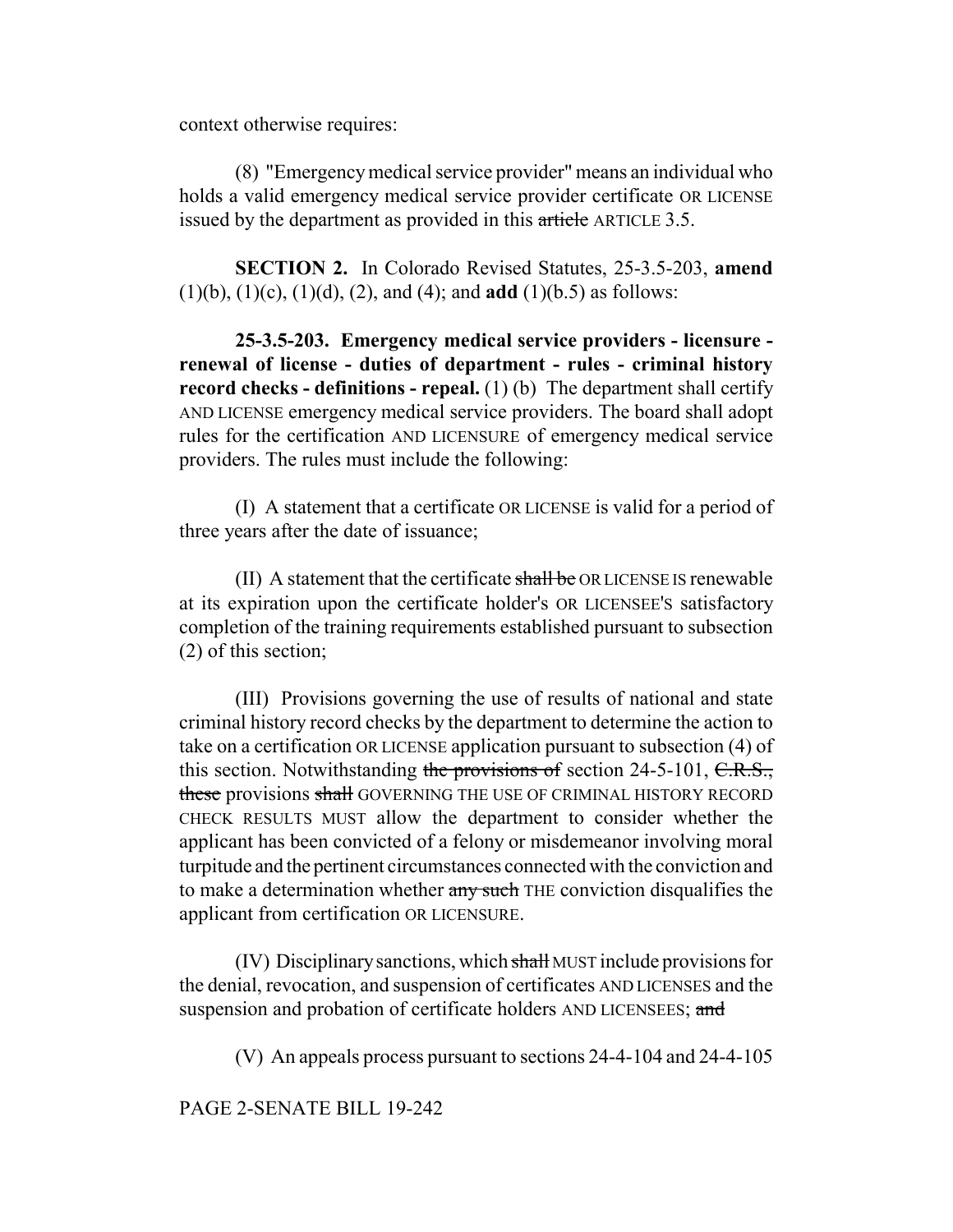C.R.S., that is applicable to department decisions in connection with certifications AND LICENSES and sanctions; AND

(VI) PURSUANT TO SUBSECTION (1)(b.5) OF THIS SECTION, RULES REGARDING THE CONVERSION OF AN EMERGENCY MEDICAL SERVICE PROVIDER'S VALID CERTIFICATION TO A LICENSE UPON THE EMERGENCY MEDICAL SERVICE PROVIDER'S DEMONSTRATION TO THE SATISFACTION OF THE DEPARTMENT THAT THE EMERGENCY MEDICAL SERVICE PROVIDER HAS COMPLETED A FOUR-YEAR BACHELOR'S DEGREE PROGRAM FROM AN ACCREDITED COLLEGE OR UNIVERSITY IN A FIELD RELATED TO THE HEALTH SCIENCES OR AN EQUIVALENT FIELD, AS DETERMINED BY THE BOARD BY RULE.

(b.5) (I) ON OR AFTER JANUARY 1, 2021, AN INDIVIDUAL IN THIS STATE WHO HOLDS A VALID EMERGENCY MEDICAL SERVICE PROVIDER CERTIFICATE ISSUED BY THE DEPARTMENT MAY APPLY FOR A LICENSE ISSUED BY THE DEPARTMENT PURSUANT TO THIS SECTION. THE DEPARTMENT MAY ISSUE A LICENSE TO A CERTIFICATE HOLDER WHO HAS COMPLETED A FOUR-YEAR BACHELOR'S DEGREE PROGRAM FROM AN ACCREDITED COLLEGE OR UNIVERSITY IN A FIELD RELATED TO THE HEALTH SCIENCES OR AN EQUIVALENT FIELD, AS DETERMINED BY THE BOARD BY RULE.

(II) THE CONVERSION OF AN EMERGENCY MEDICAL SERVICE PROVIDER'S CERTIFICATION TO LICENSURE PURSUANT TO THIS SUBSECTION  $(1)(b.5)$  DOES NOT:

(A) AFFECT ANY PRIOR DISCIPLINE, LIMITATION, OR CONDITION IMPOSED BY THE DEPARTMENT ON AN EMERGENCY MEDICAL SERVICE PROVIDER;

(B) LIMIT THE DEPARTMENT'S AUTHORITY OVER ANY CERTIFICATE HOLDER; OR

(C) AFFECT ANY PENDING INVESTIGATION OR ADMINISTRATIVE PROCEEDING.

(c) (I) The department may issue a provisional certification OR LICENSE to an applicant for certification OR LICENSURE as an emergency medical service provider who requests issuance of a provisional certification OR LICENSE and who pays any fee authorized under rules

## PAGE 3-SENATE BILL 19-242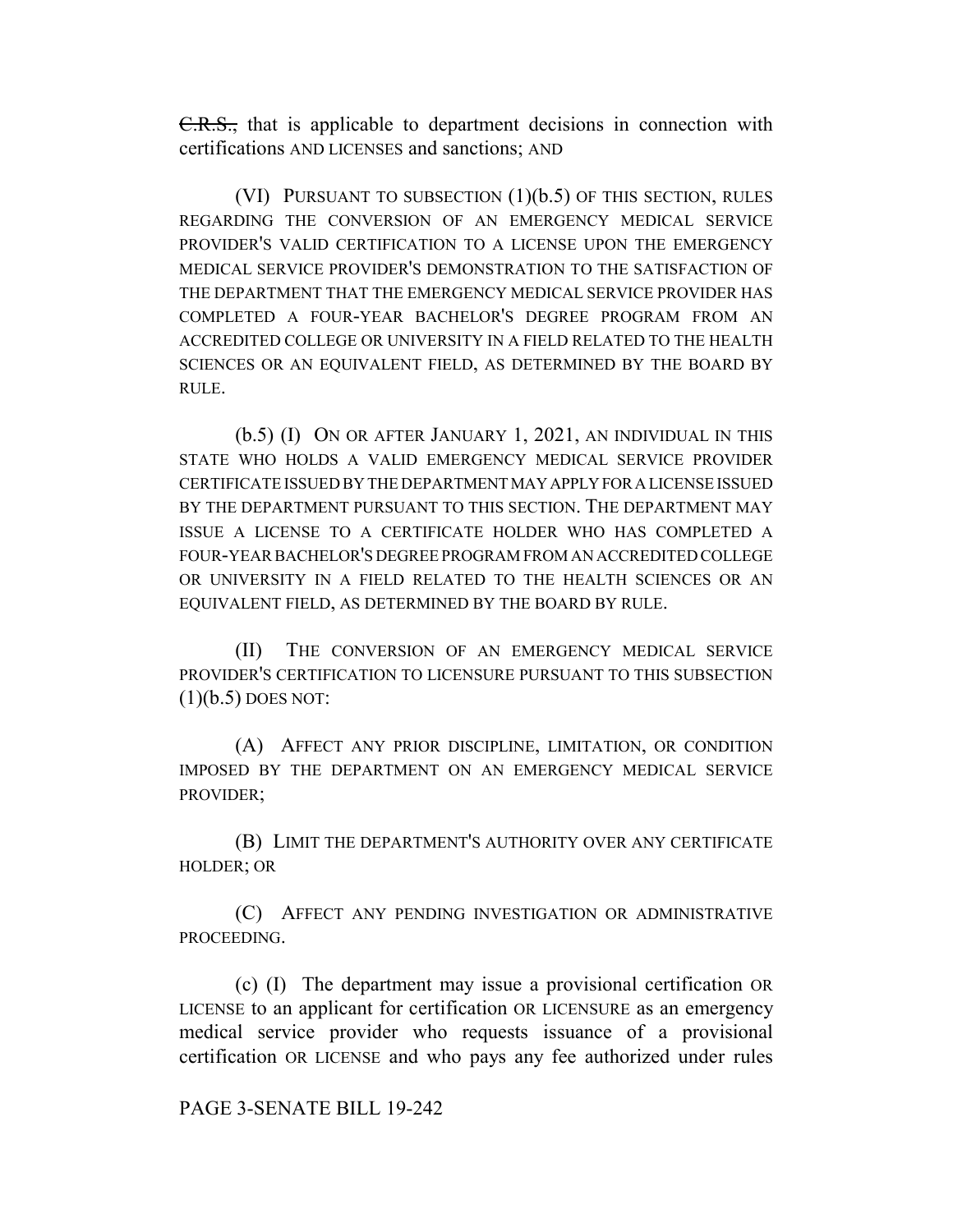adopted by the board. A provisional certification OR LICENSE is valid for not more than ninety days.

(II) The department shall not issue a provisional certification OR LICENSE unless the applicant satisfies the requirements for certification OR LICENSURE in accordance with this section and rules adopted by the board under this subsection (1). If the department finds that an emergency medical service provider that has received a provisional certification OR LICENSE has violated any requirements for certification OR LICENSURE, the department may impose disciplinary sanctions under subparagraph (IV) of paragraph (b) of this subsection  $(1)$  SUBSECTION  $(1)(b)(IV)$  OF THIS SECTION.

(III) The department may issue a provisional certification OR LICENSE to an applicant whose fingerprint-based criminal history record check has not yet been completed. The department shall require the applicant to submit TO a name-based criminal history record check prior to issuing a provisional certification OR LICENSE.

(IV) The board shall adopt rules as necessary to implement this paragraph (c) SUBSECTION (1)(c), including rules establishing a fee to be charged to applicants seeking a FOR provisional certification OR LICENSURE. THE DEPARTMENT SHALL DEPOSIT any fee collected for a provisional certification shall be deposited OR LICENSE in the emergency medical services account created in section 25-3.5-603.

(d) (I) The department shall exempt certified OR LICENSED emergency medical service providers who have been called to federally funded active duty for more than one hundred twenty days to serve in a war, emergency, or contingency from the payment of certification OR LICENSE fees and from continuing education or professional competency requirements of this article ARTICLE 3.5 for a renewal date during the service or the six months after the completion of service.

(II) Upon presentation of satisfactory evidence by an applicant for CERTIFICATION OR LICENSE renewal, of certification, the department may accept continuing medical education, training, or service completed by an individual as a member of the armed forces or reserves of the United States, the National Guard of any state, the military reserves of any state, or the naval militia of any state toward the qualifications to renew the individual's certification OR LICENSE.

# PAGE 4-SENATE BILL 19-242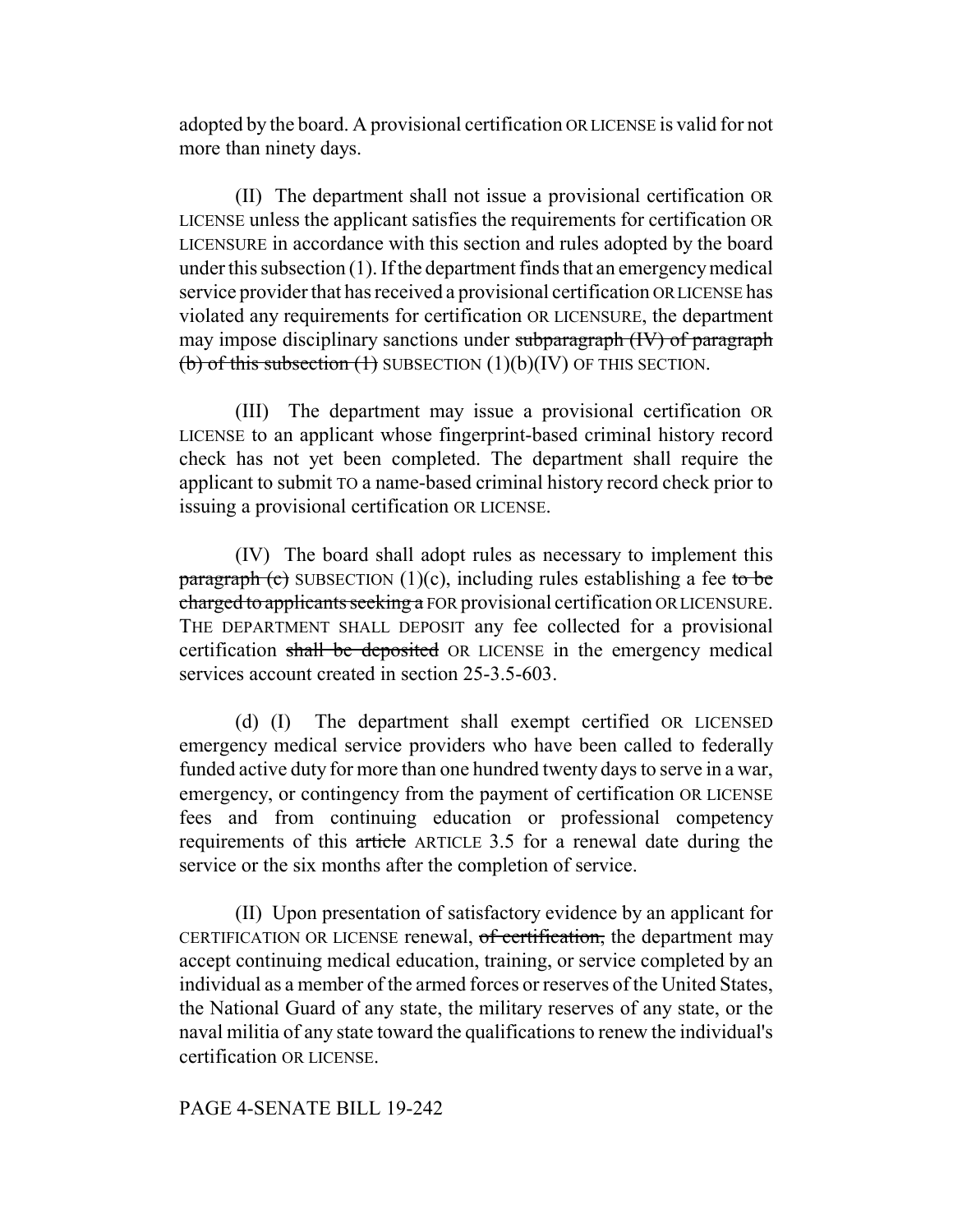(III) (A) A veteran, active military service member, or member of the National Guard and reserves separating from an active duty tour or the spouse of a veteran or member may apply for certification OR LICENSURE under this article ARTICLE 3.5 while stationed or residing within this state. The veteran, member, or spouse is exempt from the initial certification OR LICENSURE requirements in this article ARTICLE 3.5, except for those in subsection (4) of this section, if the veteran, member, or spouse holds a current, valid, and unrestricted certification from the National Registry of Emergency Medical Technicians (NREMT) at or above the level of state certification being sought.

(B) The department shall expedite the processing of a certification OR LICENSE application submitted by a veteran, active military service member, or member of the National Guard and reserves separating from an active duty tour or the spouse of a veteran or member.

(IV) The board shall promulgate rules to implement this paragraph  $(d)$  SUBSECTION (1)(d), including the criteria and evidence for acceptable continuing medical education and training or service.

(2) The council shall advise the department and the board in establishing the training requirements for certificate OR LICENSE renewal, Such WHICH training requirements shall consist of MUST INCLUDE A CLASSROOM COMPONENT REQUIRING AT LEAST THIRTY-SIX AND not more than fifty classroom hours. and not less than thirty-six classroom hours.

 $(4)$  (a) The department may, with reasonable cause, acquire a SHALL REQUIRE A CERTIFICATION OR LICENSURE APPLICANT TO SUBMIT TO A FEDERAL BUREAU OF INVESTIGATION fingerprint-based NATIONAL criminal history record check from the Colorado bureau of investigation to investigate the holder of or applicant for an emergency medical service provider certificate OR LICENSE. The department may acquire a name-based criminal history record check for a certificate holder or an LICENSE applicant who has twice submitted to a fingerprint-based criminal history record check and whose fingerprints are unclassifiable.

(b) (I) Any government entity that employs a person as or allows a person to volunteer as an emergency medical service provider in a position requiring direct contact with patients shall require all volunteer and employed emergency medical service providers, who have lived in the state

## PAGE 5-SENATE BILL 19-242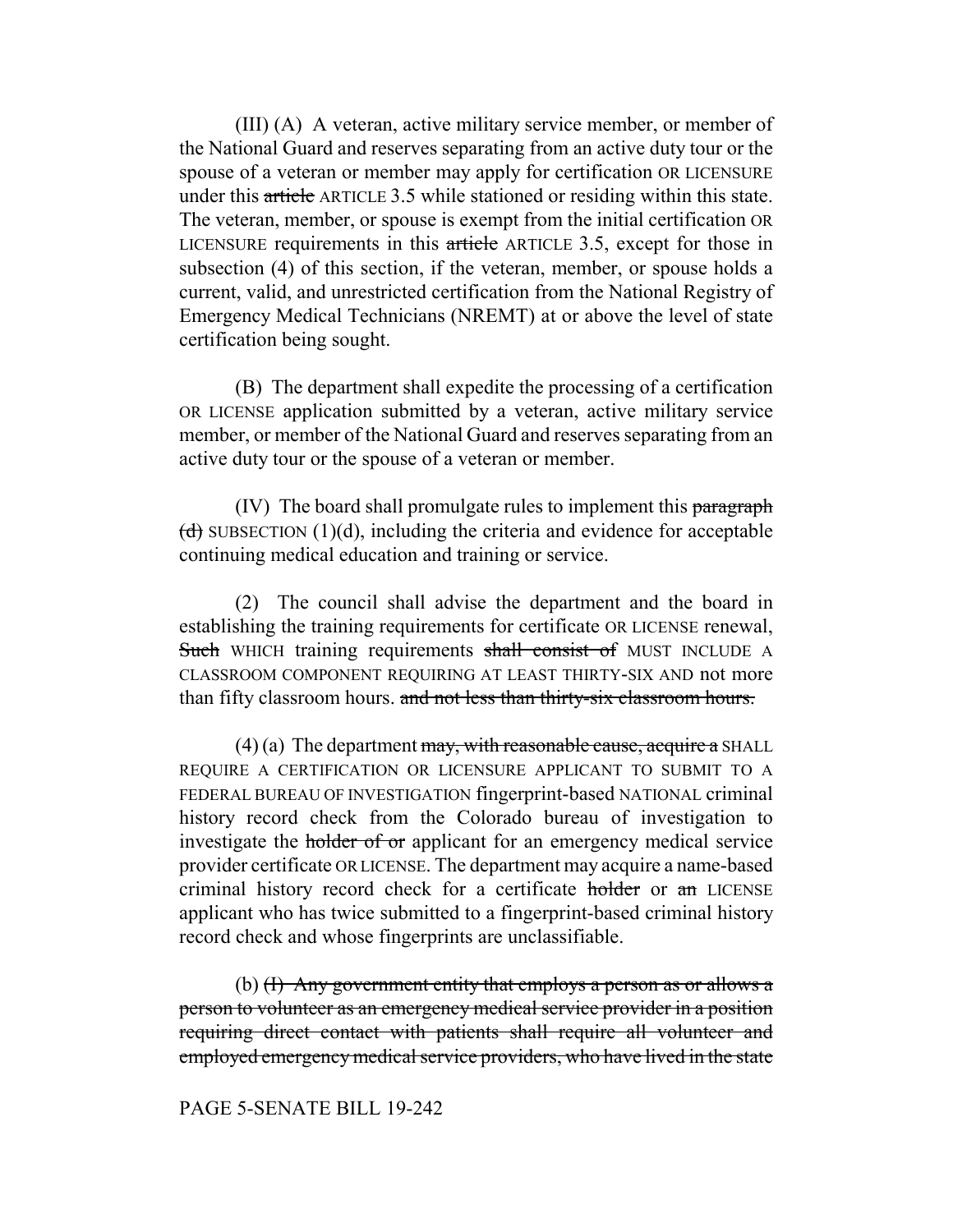for three years or less at the time of the initial certification or certification renewal, to submit to a federal bureau of investigation fingerprint-based national criminal history record check to determine eligibility for employment. Each emergency medical service provider CERTIFICATION OR LICENSURE APPLICANT required UNDER THIS SUBSECTION (4) to submit to a federal bureau of investigation fingerprint-based national criminal history record check shall obtain a complete set of fingerprints taken by a local law enforcement agency, another entity designated by the department, or any third party approved by the Colorado bureau of investigation. If an approved third party takes the person's APPLICANT'S fingerprints, the fingerprints may be electronically captured using Colorado bureau of investigation-approved livescan equipment. Third-party vendors shall not keep the person's APPLICANT'S information for more than thirty days unless requested to do so by the person APPLICANT. The approved third party or government entity shall transmit the fingerprints to the Colorado bureau of investigation, which shall in turn forward them to the federal bureau of investigation for a national criminal history record check. The department or other authorized government entity is the authorized agency to receive and disseminate information regarding the result of a national criminal history record check. Each entity handling the national criminal history record check shall comply with Pub.L. 92-544, as amended. Each government entity acting as the authorized recipient of the result of a national criminal history record check shall forward the result of the initial national criminal history record check and any subsequent notification of activity on the record to the department to determine the individual's eligibility for initial certification OR LICENSURE or certification OR LICENSURE renewal.

(II) Notwithstanding the provisions of subparagraph (I) of this paragraph (b), the government entity may acquire a name-based criminal history record check for an individual who has twice submitted to a fingerprint-based criminal history record check and whose fingerprints are unclassifiable.

(c)  $(H)$   $(A)$  A government entity or private, not-for-profit, or for-profit organization that employs a person or allows a person to volunteer as an emergency medical service provider in a position requiring direct contact with patients shall require all volunteer and employed emergency medical service providers, who have lived in the state for more than three years at the time of initial certification or certification renewal, to submit to

## PAGE 6-SENATE BILL 19-242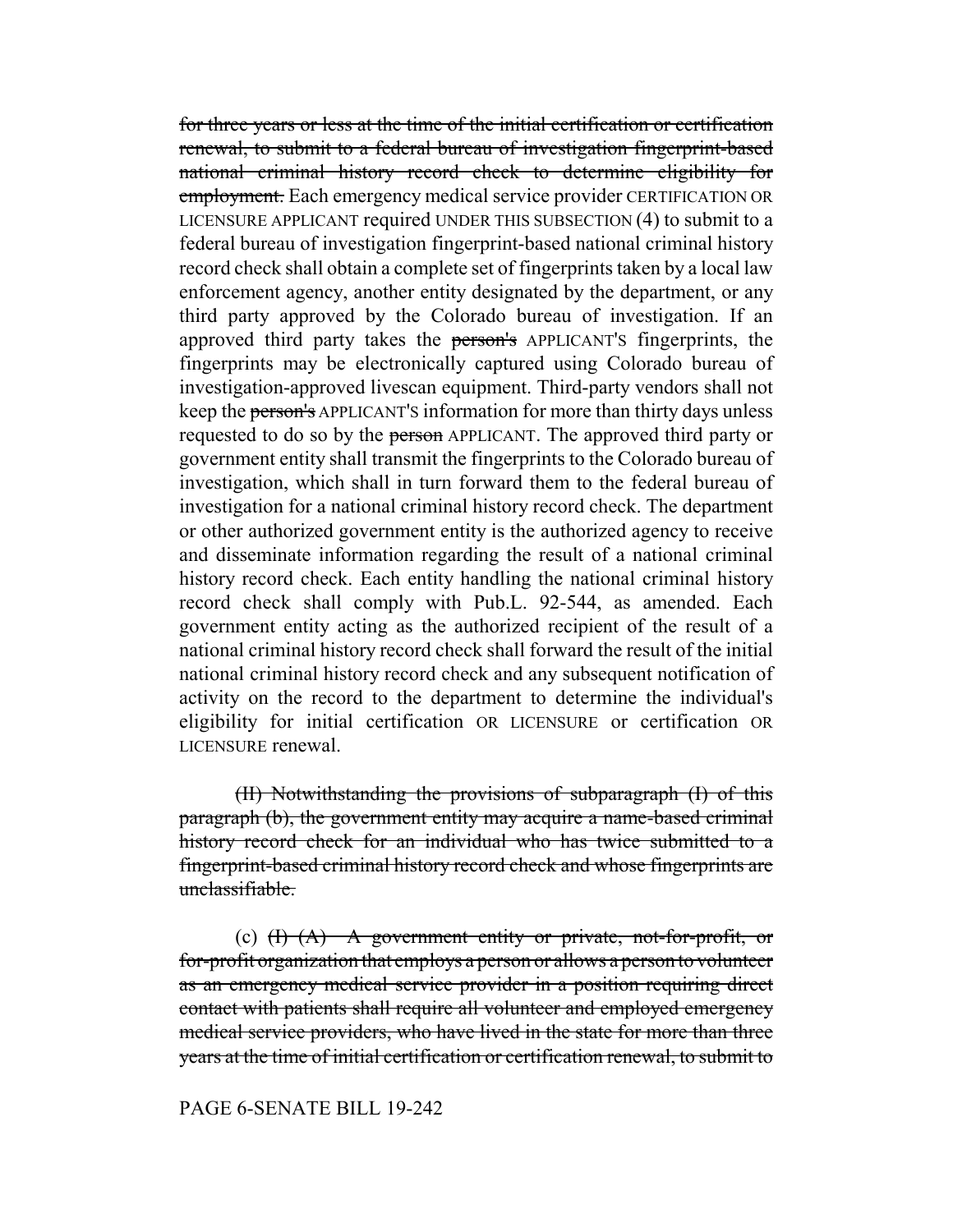a fingerprint-based criminal history record check by the Colorado bureau of investigation to determine eligibility for employment. The organization shall forward the result of the criminal history record check and any subsequent notification of activity on the record to the department to determine eligibility for initial certification or certification renewal.

(B) Notwithstanding the provisions of sub-subparagraph (A) of this subparagraph (I), the government entity or private, not-for-profit, or for-profit organization may acquire a name-based criminal history record check for an individual who has twice submitted to a fingerprint-based criminal history record check and whose fingerprints are unclassifiable.

(II) Notwithstanding the provisions of subparagraph (I) of this paragraph (c), if a person submitted to a fingerprint-based criminal history record check at the time of initial certification or certification renewal, the person shall not be required to submit to a subsequent fingerprint-based criminal history record check.

 $(d)$  (I) If an applicant for initial certification or certification renewal is not employed at the time of application, the department shall require the applicant to submit to a fingerprint-based criminal history record check by the Colorado bureau of investigation, as defined in rule, by the board of health, if the applicant has lived in the state for more than three years; except that the department may acquire a state name-based criminal history record check for an applicant who has twice submitted to a fingerprint-based criminal history record check and whose fingerprints are unclassifiable.

(II) Notwithstanding the provisions of subparagraph (I) of this paragraph (d), if a person submitted to a fingerprint-based criminal history record check at the time of initial certification or certification renewal, the person shall not be required to submit to a subsequent fingerprint-based criminal history record check.

(e) If the applicant is not employed or is employed by a nongovernmental entity at the time of application and has lived in the state for three years or less, the department shall require the applicant to submit to a federal bureau of investigation fingerprint-based national criminal history record check; except that the department may acquire a national name-based criminal history record check for an applicant who has twice

## PAGE 7-SENATE BILL 19-242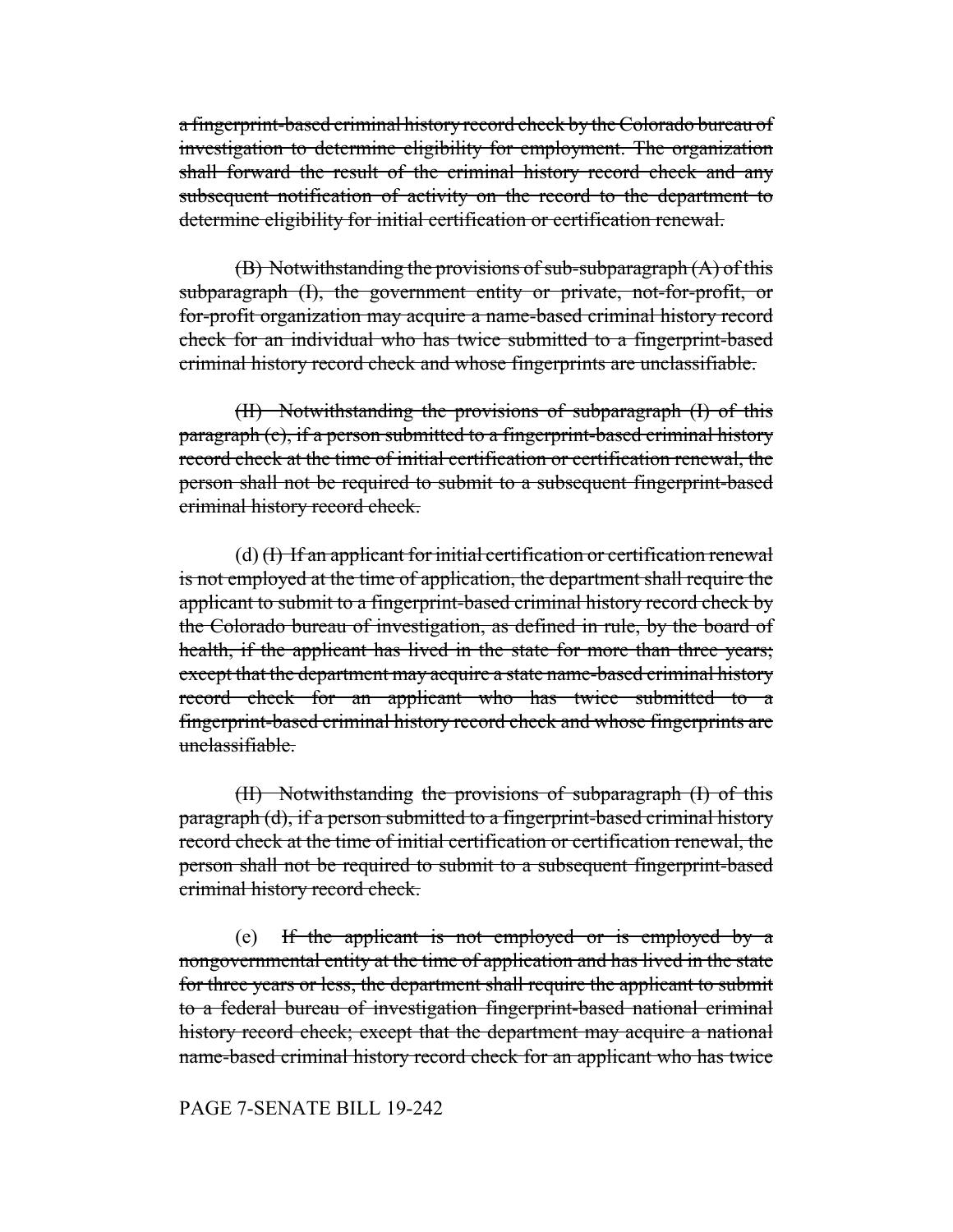submitted to a fingerprint-based criminal history record check and whose fingerprints are unclassifiable. The department shall be the authorized agency to receive and disseminate information regarding the result of any national criminal history record check. Any such national criminal history record check shall be handled in accordance with Pub.L. 92-544, as amended.

(f) IF AN APPLICANT FOR CERTIFICATION OR LICENSURE RENEWAL HAS LIVED IN COLORADO FOR:

(I) MORE THAN THREE YEARS AT THE TIME OF CERTIFICATION OR LICENSURE RENEWAL AND SUBMITTED TO A FEDERAL BUREAU OF INVESTIGATION FINGERPRINT-BASED NATIONAL CRIMINAL HISTORY RECORD CHECK AT THE TIME OF INITIAL CERTIFICATION OR LICENSURE OR AT THE TIME OF A PREVIOUS RENEWAL OF CERTIFICATION OR LICENSURE, THE APPLICANT IS NOT REQUIRED TO SUBMIT TO A SUBSEQUENT FINGERPRINT-BASED CRIMINAL HISTORY RECORD CHECK; OR

(II) THREE YEARS OR LESS AT THE TIME OF CERTIFICATION OR LICENSURE RENEWAL AND SUBMITTED TO A FEDERAL BUREAU OF INVESTIGATION FINGERPRINT-BASED NATIONAL CRIMINAL HISTORY RECORD CHECK AT THE TIME OF INITIAL CERTIFICATION OR LICENSURE OR A PREVIOUS RENEWAL OF CERTIFICATION OR LICENSURE, THE APPLICANT SHALL SUBMIT TO ANOTHER FEDERAL BUREAU OF INVESTIGATION FINGERPRINT-BASED NATIONAL CRIMINAL HISTORY RECORD CHECK FROM THE COLORADO BUREAU OF INVESTIGATION; EXCEPT THAT THE DEPARTMENT MAY ACQUIRE A STATE NAME-BASED CRIMINAL HISTORY RECORD CHECK FOR AN APPLICANT WHO HAS TWICE SUBMITTED TO A FINGERPRINT-BASED CRIMINAL HISTORY RECORD CHECK AND WHOSE FINGERPRINTS ARE UNCLASSIFIABLE.

**SECTION 3.** In Colorado Revised Statutes, 25-3.5-206, **amend** (1), (2)(a) introductory portion,  $(2)(a)(I)(D)$ ,  $(2)(a)(I)(E)$ ,  $(2)(a)(I)(F)$ ,  $(3)(a)$ ,  $(3)(c)$ ,  $(4)(a)$  introductory portion,  $(4)(a)(I)$ ,  $(4)(a)(V)(A)$ , and  $(4)(a.5)(I)$  as follows:

**25-3.5-206. Emergency medical practice advisory council creation - powers and duties - emergency medical service provider scope of practice - rules.** (1) There is hereby created within the department, as a **type 2** entity under the direction of the executive director, of the department, the emergency medical practice advisory council,

## PAGE 8-SENATE BILL 19-242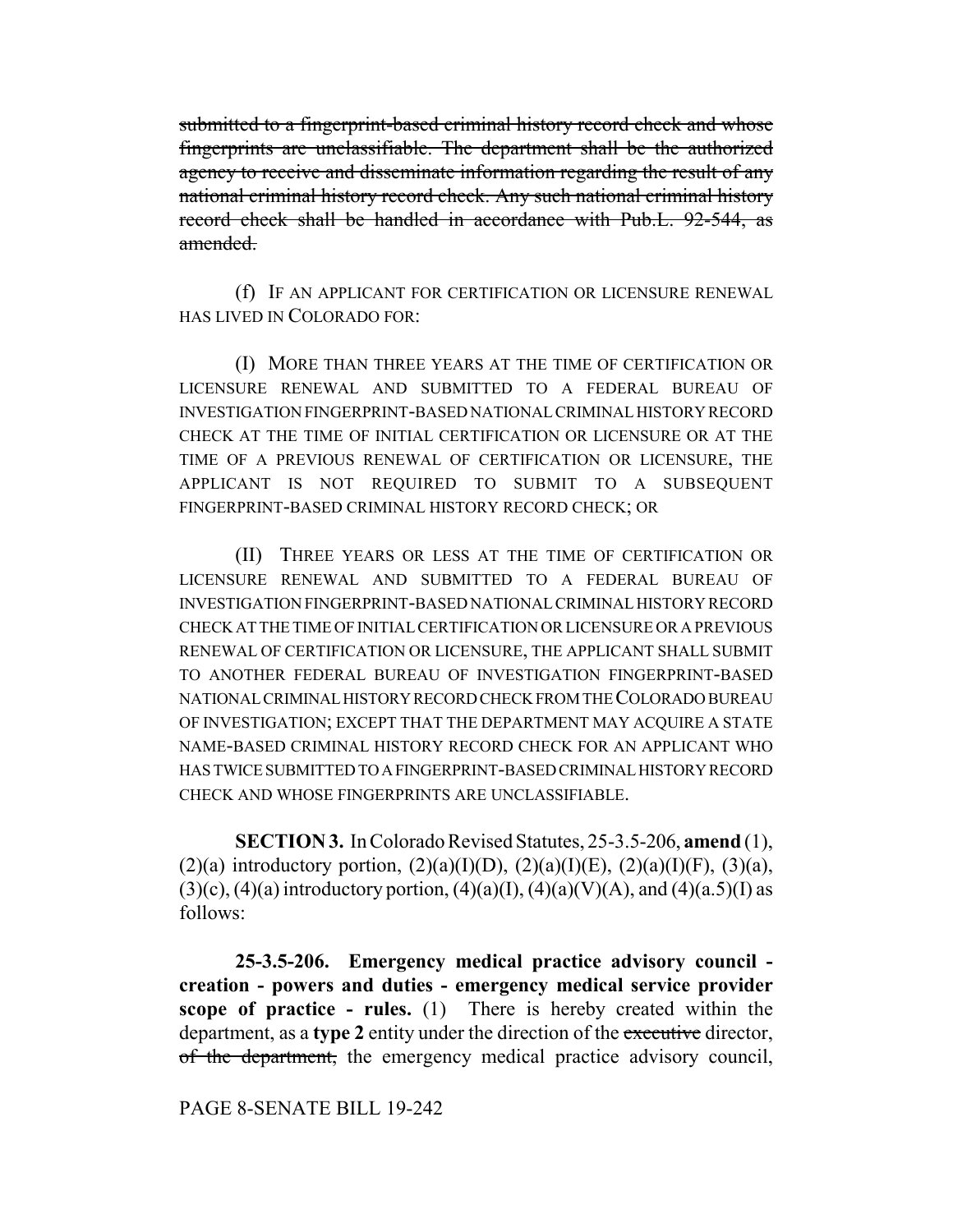referred to in this part 2 as the "advisory council". The advisory council is responsible for advising the department regarding the appropriate scope of practice for emergency medical service providers certified OR LICENSED under section 25-3.5-203.

 $(2)$  (a) The emergency medical practice advisory council consists of the following eleven members:

(I) Eight voting members appointed by the governor as follows:

(D) One emergency medical service provider certified OR LICENSED at an advanced life support level who is actively involved in the provision of emergency medical services;

(E) One emergency medical service provider certified OR LICENSED at a basic life support level who is actively involved in the provision of emergency medical services; and

(F) One emergency medical service provider certified OR LICENSED at any level who is actively involved in the provision of emergency medical services;

(3) The advisory council shall provide general technical expertise on matters related to the provision of patient care by emergency medical service providers and shall advise or make recommendations to the department in the following areas:

(a) The acts and medications that certified emergency medical service providers at each level of certification OR LICENSURE are authorized to perform or administer under the direction of a physician medical director;

(c) Modifications to emergency medical service provider certification OR LICENSURE levels and capabilities; and

(4) (a) The director or, if the director is not a physician, the chief medical officer shall adopt rules, in accordance with article 4 of title 24, C.R.S., concerning the scope of practice of emergency medical service providers for prehospital care. The rules must include the following:

(I) Allowable acts for each level of emergency medical service

# PAGE 9-SENATE BILL 19-242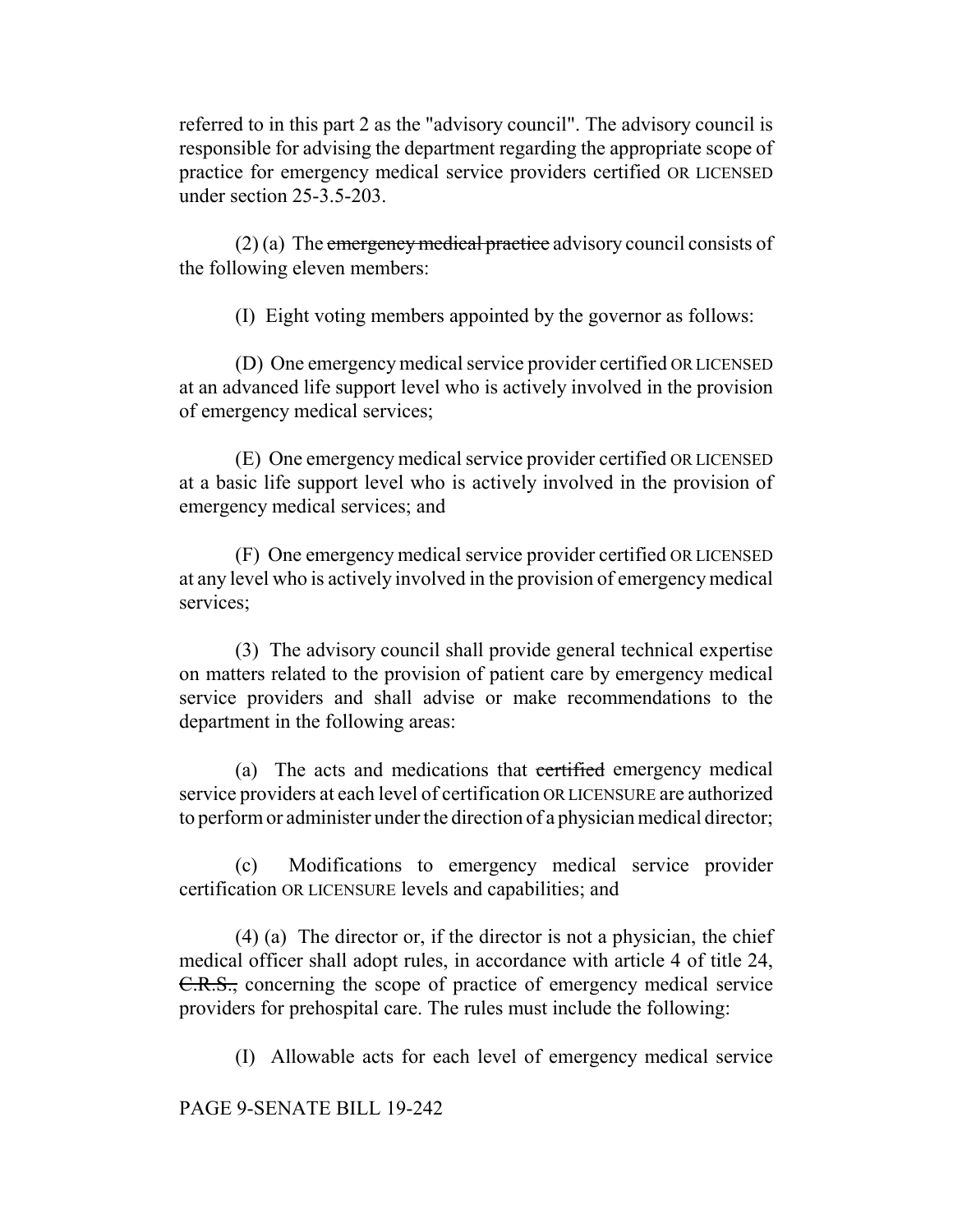provider certification OR LICENSURE and the medications that A CERTIFICATE HOLDER OR LICENSEE AT each level of emergency medical service provider certification OR LICENSURE can administer;

(V) (A) Standards for the issuance by the department of a critical care endorsement for emergency medical service providers. An emergency medical service provider with a critical care endorsement is authorized to perform the tasks and procedures specified by rule. The endorsement is valid as long as the emergency medical service provider maintains certification OR LICENSURE by the department.

 $(a.5)$  (I) On or before January 1, 2018, The director or, if the director is not a physician, the chief medical officer shall adopt rules in accordance with article 4 of title 24  $C.R.S.,$  concerning the scope of practice of a community paramedic. An emergency medical service provider's endorsement as a community paramedic, issued pursuant to the rules adopted under section 25-3.5-203.5, is valid for as long as the emergency medical service provider maintains his or her THE EMERGENCY MEDICAL SERVICE PROVIDER'S certification OR LICENSURE by the department.

**SECTION 4.** In Colorado Revised Statutes, 8-2-123, **amend** (1)(d) as follows:

**8-2-123. Health care workers - retaliation prohibited definitions.** (1) As used in this section:

(d) "Health care worker" means any person certified, registered, or licensed pursuant to article 22, 29.5, 32, 33, 35, 36, or 37, or 38 to 43 of title 12 C.R.S., or certified OR LICENSED pursuant to section 25-3.5-203. C.R.S.

**SECTION 5.** In Colorado Revised Statutes, 12-36-106, **amend**  $(3)(y)$  as follows:

**12-36-106. Practice of medicine defined - exemptions from licensing requirements - unauthorized practice by physician assistants and anesthesiologist assistants - penalties - rules - repeal.** (3) A person may engage in, and shall not be required to obtain a license or a physician training license under this article 36 with respect to, any of the following acts: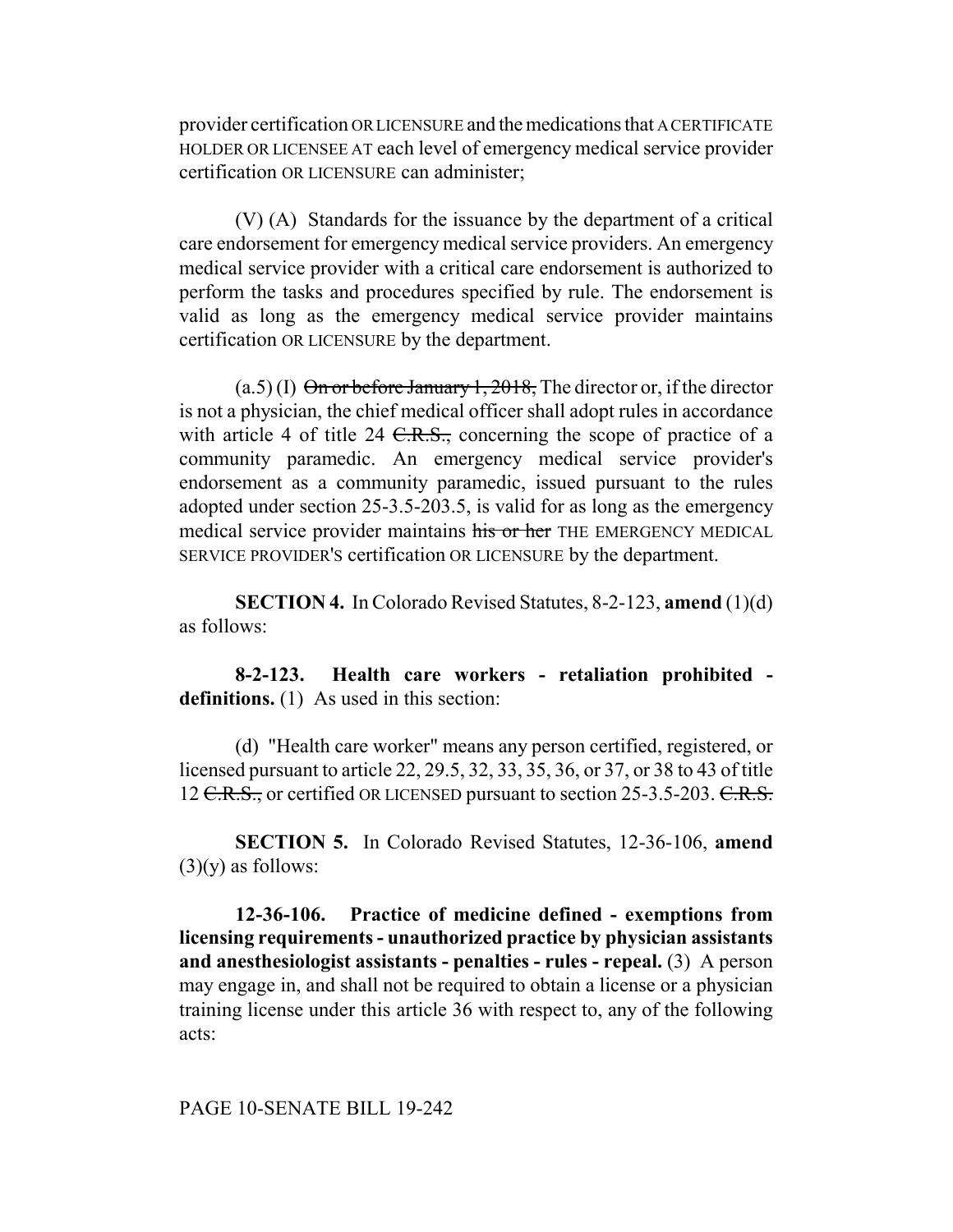(y) The rendering of services by an emergency medical service provider certified OR LICENSED under section 25-3.5-203, C.R.S., if the services rendered are consistent with rules adopted by the executive director or chief medical officer, as applicable, under section 25-3.5-206, C.R.S., defining the duties and functions of emergency medical service providers;

**SECTION 6.** In Colorado Revised Statutes, 12-42.5-408, **amend** (1) as follows:

**12-42.5-408. Exemption - waiver.** (1) A hospital licensed or certified pursuant to section 25-1.5-103,  $C.R.S.,$  a prescription drug outlet located within the hospital that is dispensing a controlled substance for a chart order or dispensing less than or equal to a twenty-four-hour supply of a controlled substance, and AN emergency medical services personnel SERVICE PROVIDER certified OR LICENSED pursuant to section 25-3.5-203 C.R.S., are exempt from the reporting provisions of this part 4. A hospital prescription drug outlet licensed pursuant to section 12-42.5-112 shall comply with the provisions of this part 4 for controlled substances dispensed for outpatient care that have more than a twenty-four-hour supply.

**SECTION 7.** In Colorado Revised Statutes, 13-21-108.2, **amend**  $(1)$  and  $(2)(b)$  as follows:

**13-21-108.2. Persons rendering emergency assistance competitive sports - exemption from civil liability.** (1) (a) Except as provided in subsection (2) of this section, a person licensed as a physician, osteopath, chiropractor, nurse, physical therapist, podiatrist, dentist, or optometrist or certified OR LICENSED as an emergency medical service provider under part 2 of article 3.5 of title 25, C.R.S., who, in good faith and without compensation, renders emergency care or emergency assistance, including sideline or on-field care as a team health care provider, to an individual requiring emergency care or emergency assistance as a result of having engaged in a competitive sport is not liable for civil damages as a result of acts or omissions by the physician, osteopath, chiropractor, nurse, physical therapist, podiatrist, dentist, or optometrist, or person certified OR LICENSED as an emergency medical service provider under part 2 of article 3.5 of title 25. C.R.S.

(b) The provisions of this subsection (1) apply to the rendering of

PAGE 11-SENATE BILL 19-242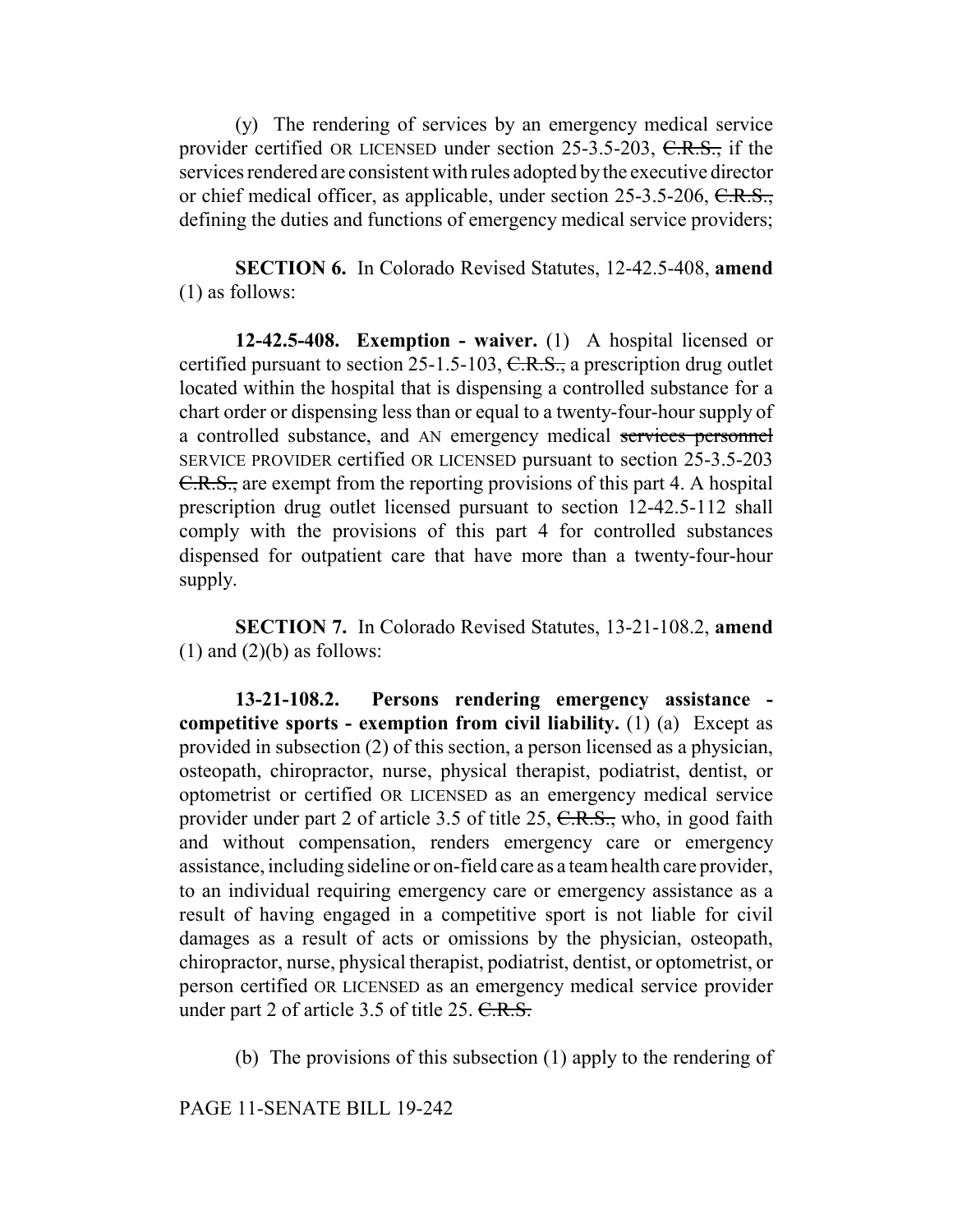emergency care or emergency assistance to a minor even if the physician, osteopath, chiropractor, nurse, physical therapist, podiatrist, dentist, EMERGENCY MEDICAL SERVICE PROVIDER, or optometrist or the person certified as an emergency service provider under part 2 of article 3.5 of title 25, C.R.S., does not obtain permission from the parent or legal guardian of the minor before rendering the care or assistance; except that, if a parent or guardian refuses the rendering of emergency care, this subsection (1) does not apply.

(2) The exemption from civil liability described in subsection (1) of this section does not apply to:

(b) Acts or omissions that are outside the scope of the license held by the physician, osteopath, chiropractor, nurse, physical therapist, podiatrist, dentist, or optometrist or outside the scope of the certificate OR LICENSE held by a person who is certified as an emergency medical service provider under part 2 of article 3.5 of title 25. C.R.S.

**SECTION 8.** In Colorado Revised Statutes, 15-18.6-101, **amend** the introductory portion and (3) as follows:

**15-18.6-101. Definitions.** As used in this article ARTICLE 18.6, unless the context otherwise requires:

(3) "Emergency medical service personnel" means an emergency medical service provider at any level who is certified or licensed by the department of public health and environment. "Emergency medical service personnel" includes a first AN EMERGENCY MEDICAL responder certified REGISTERED by the department of public health and environment or the division of fire prevention and control in the department of public safety, in accordance with section  $24-33.5-1205$   $(2)(c)$ , C.R.S. SECTION 25-3.5-1103.

**SECTION 9.** In Colorado Revised Statutes, 15-18.7-102, **amend** the introductory portion and (8) as follows:

**15-18.7-102. Definitions.** As used in this article ARTICLE 18.7, unless the context otherwise requires:

(8) "Emergency medical service personnel" means an emergency

PAGE 12-SENATE BILL 19-242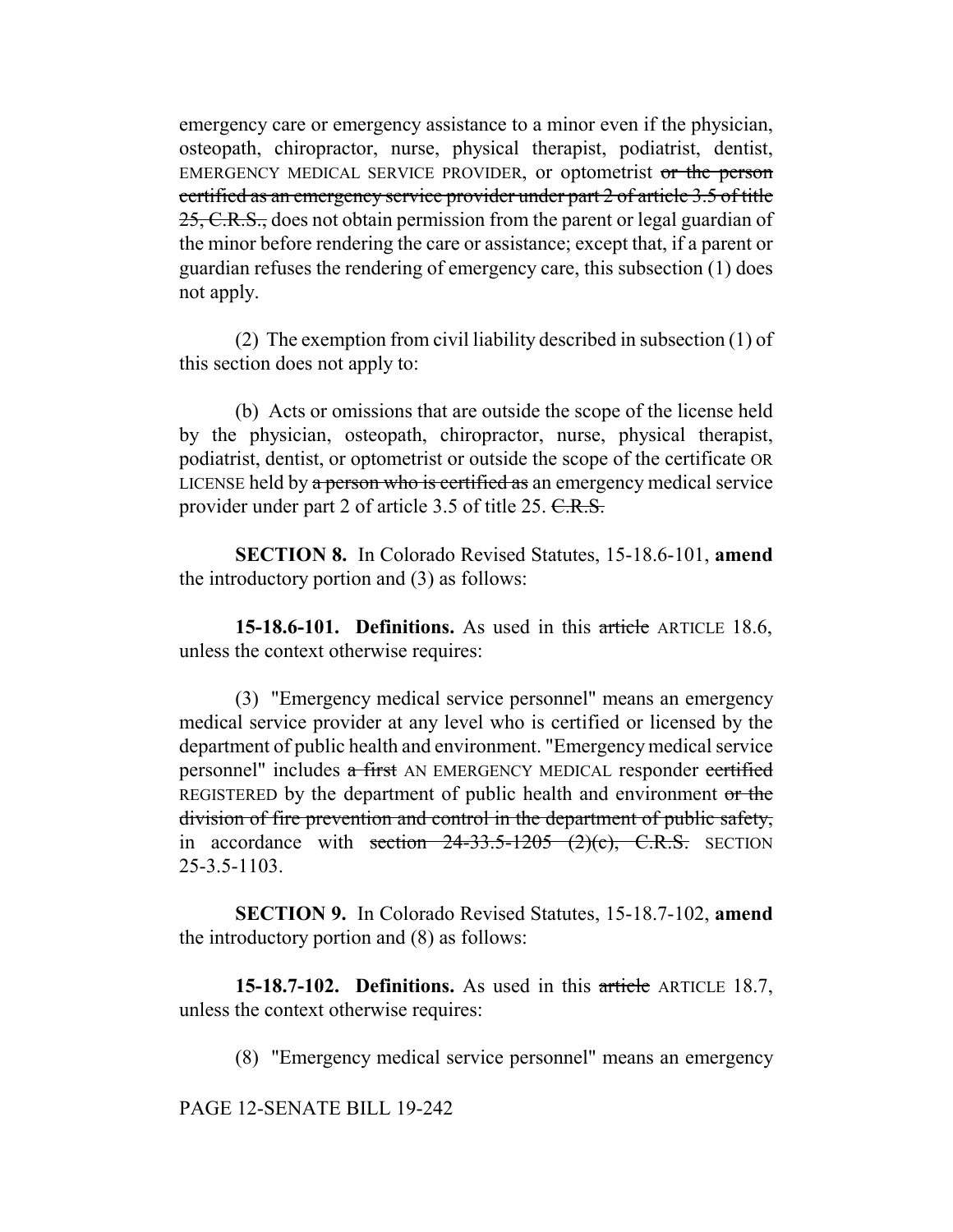medical service provider who is certified or licensed by the department of public health and environment, created and existing under section 25-1-102, C.R.S., or a first OR AN EMERGENCY MEDICAL responder certified REGISTERED by the department of public health and environment or the division of fire prevention and control in the department of public safety, in accordance with part 12 of article 33.5 of title 24, C.R.S. SECTION 25-3.5-1103.

**SECTION 10.** In Colorado Revised Statutes, 18-3-106, **amend**  $(4)(d)$  as follows:

**18-3-106. Vehicular homicide.** (4) (d) No person except a physician, a registered nurse, a paramedic as certified in AN EMERGENCY MEDICAL SERVICE PROVIDER CERTIFIED OR LICENSED UNDER part 2 of article 3.5 of title 25 <del>C.R.S., an emergency medical service provider as defined in</del> part 1 of article 3.5 of title 25, C.R.S., WHO IS AUTHORIZED WITHIN HIS OR HER SCOPE OF PRACTICE TO DRAW BLOOD, or a person whose normal duties include withdrawing blood samples under the supervision of a physician or registered nurse is entitled to MAY withdraw blood for the purpose of determining the alcoholic ALCOHOL or drug content of the blood for purposes of this section. In a trial for a violation of paragraph (b) of subsection  $(1)$  SUBSECTION  $(1)(b)$  of this section, testimony of a law enforcement officer that he or she THE OFFICER witnessed the taking of a blood specimen by a person who he or she THE OFFICER reasonably believed was authorized to withdraw blood specimens is sufficient evidence that the person was authorized, and testimony from the person who obtained the blood specimens concerning the person's authorization to obtain blood specimens is not a prerequisite to the admissibility of test results concerning the blood specimens obtained. No Civil liability shall DOES NOT attach to any person authorized to obtain blood, breath, saliva, or urine specimens or to any hospital, clinic, or association in or for which such THE specimens are obtained pursuant to this subsection (4) as a result of the act of obtaining the specimens from a person if the specimens were obtained according to the rules prescribed by the state board of health; except that such provision THIS SUBSECTION (4)(d) does not relieve the person from liability for negligence in obtaining any specimen sample.

**SECTION 11.** In Colorado Revised Statutes, 18-3-205, **amend**  $(4)(d)$  as follows: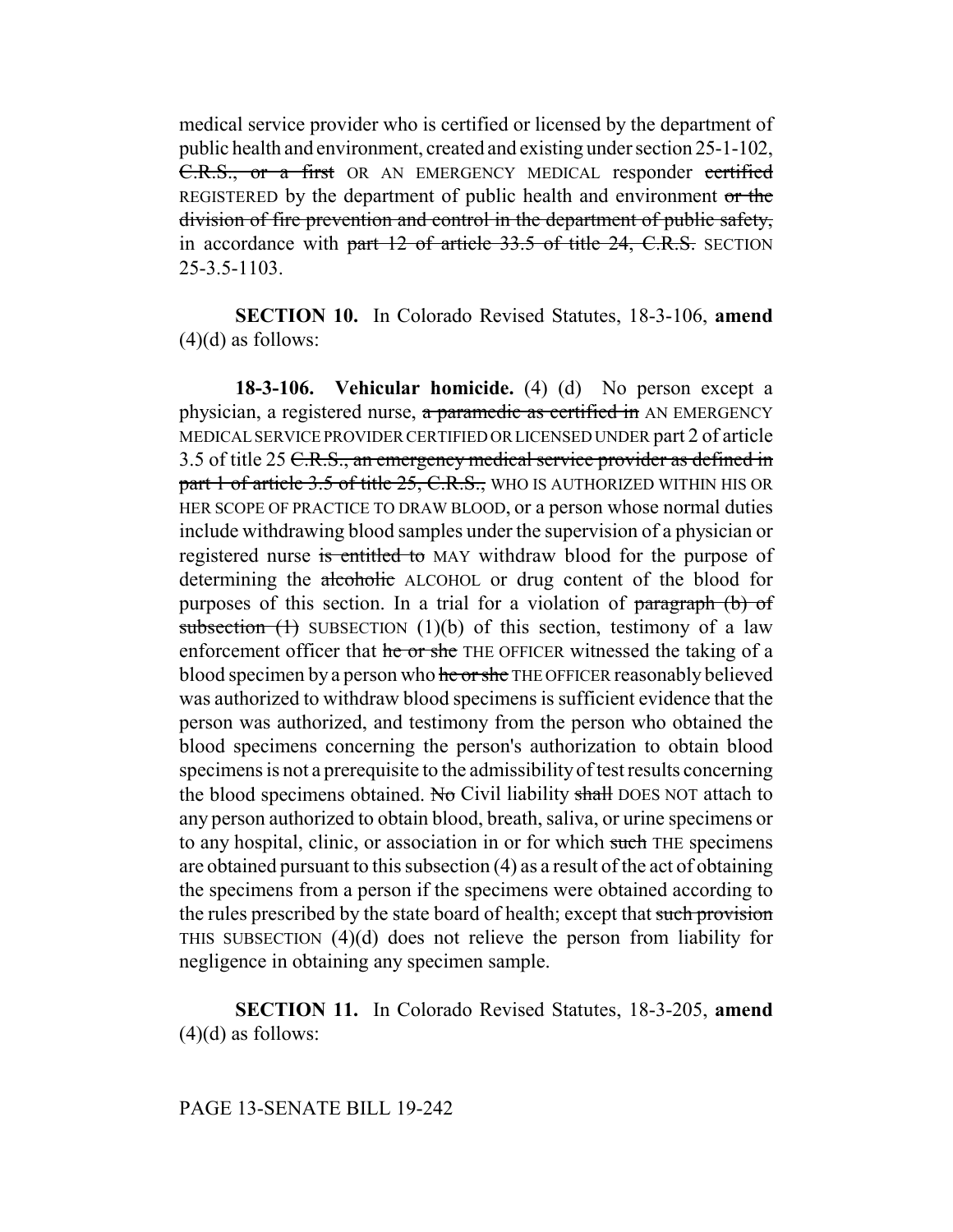**18-3-205. Vehicular assault.** (4) (d) No person except a physician, a registered nurse, a paramedic as certified in AN EMERGENCY MEDICAL SERVICE PROVIDER CERTIFIED OR LICENSED UNDER part 2 of article 3.5 of title 25 C.R.S., an emergency medical service provider as defined in part 1 of article 3.5 of title 25, C.R.S., WHO IS AUTHORIZED WITHIN HIS OR HER SCOPE OF PRACTICE TO DRAW BLOOD, or a person whose normal duties include withdrawing blood samples under the supervision of a physician or registered nurse is entitled to MAY withdraw blood to determine the alcoholic ALCOHOL or drug content of the blood for purposes of this section. In a trial for a violation of  $\frac{\text{pargraph}}{\text{b}}$  (b) of subsection (1) SUBSECTION (1)(b) of this section, testimony of a law enforcement officer that the officer witnessed the taking of a blood specimen by a person who the officer reasonably believed was authorized to withdraw blood specimens is sufficient evidence that the person was authorized, and testimony from the person who obtained the blood specimens concerning the person's authorization to obtain blood specimens is not a prerequisite to the admissibility of test results concerning the blood specimens obtained. No Civil liability shall DOES NOT attach to a person authorized to obtain blood, breath, saliva, or urine specimens or to a hospital, clinic, or association in or for which the specimens are obtained in accordance with this subsection (4) as a result of the act of obtaining the specimens from any person if the specimens were obtained according to the rules prescribed by the state board of health; except that the provision THIS SUBSECTION  $(4)(d)$  does not relieve the person from liability for negligence in obtaining the specimen sample.

**SECTION 12.** In Colorado Revised Statutes, 18-3.5-108, **amend**  $(5)(d)$  as follows:

**18-3.5-108. Aggravated vehicular unlawful termination of pregnancy - definitions.** (5) (d) No person except a physician, a registered nurse, an emergency medical service provider as certified in part 2 of article 3.5 of title 25, OR LICENSED UNDER SECTION 25-3.5-203 WHO IS AUTHORIZED WITHIN HIS OR HER SCOPE OF PRACTICE TO DRAW BLOOD, or a person whose normal duties include withdrawing blood samples under the supervision of a physician or registered nurse shall be entitled to MAY withdraw blood for the purpose of determining the alcohol or drug content therein IN THE BLOOD. In any trial for a violation of subsection  $(1)(a)$  of this section, testimony of a law enforcement officer that he or she THE OFFICER witnessed the taking of a blood specimen by a person who he or she THE

PAGE 14-SENATE BILL 19-242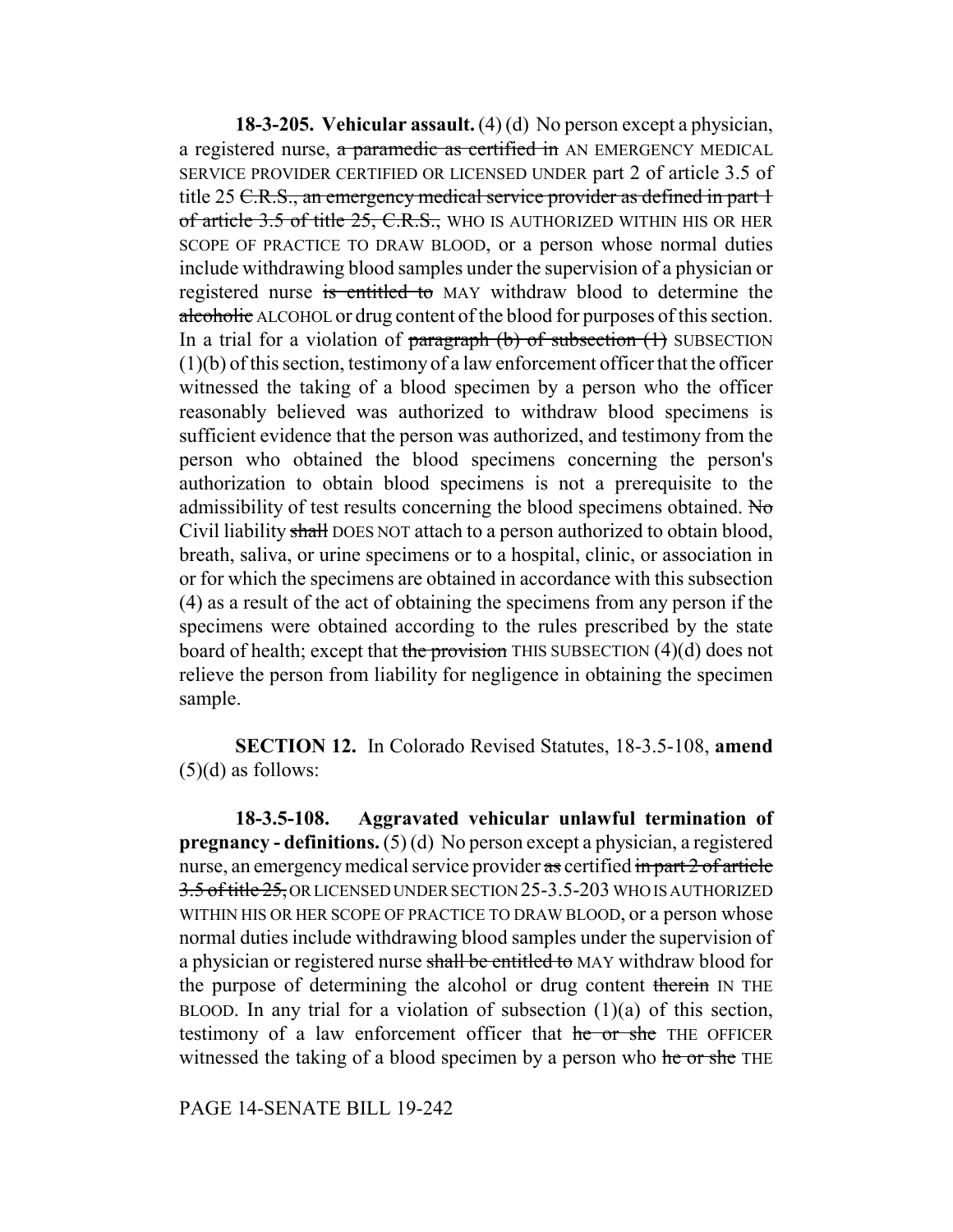OFFICER reasonably believed was authorized to withdraw blood specimens shall be IS sufficient evidence that the person was so authorized, and testimony from the person who obtained the blood specimens concerning the person's authorization to obtain blood specimens shall is not be a prerequisite to the admissibility of test results concerning the blood specimens obtained. No Civil liability shall DOES NOT attach to any person authorized to obtain blood, breath, saliva, or urine specimens or to any hospital, clinic, or association in or for which such THE specimens are obtained pursuant to this subsection (5) as a result of the act of obtaining such THE specimens from any person if such THE specimens were obtained according to the rules prescribed by the state board of health; except that this subsection (5) does not relieve any such person from liability for negligence in the obtaining of any specimen sample.

**SECTION 13.** In Colorado Revised Statutes, 19-3-304, **amend**  $(2)(kk)$  as follows:

**19-3-304. Persons required to report child abuse or neglect.** (2) Persons required to report such abuse or neglect or circumstances or conditions include any:

(kk) Emergency medical service providers, as defined in sections 25-3.5-103 (8) and 25-3.5-103 (12) and certified OR LICENSED pursuant to part 2 of article 3.5 of title 25;

**SECTION 14.** In Colorado Revised Statutes, 24-60-3502, **amend** section 2 H. as follows:

## **24-60-3502. Compact approved and ratified.**

## SECTION 2 **DEFINITIONS**

As used in this compact:

H. "License" means the authorization by a state for an individual to practice as an EMT, AEMT, or paramedic or at a level between EMT and paramedic. In Colorado, this is accomplished through certification OR LICENSURE of an emergency medical services provider pursuant to section 25-3.5-203 (1)(b).  $C.R.S.$ 

PAGE 15-SENATE BILL 19-242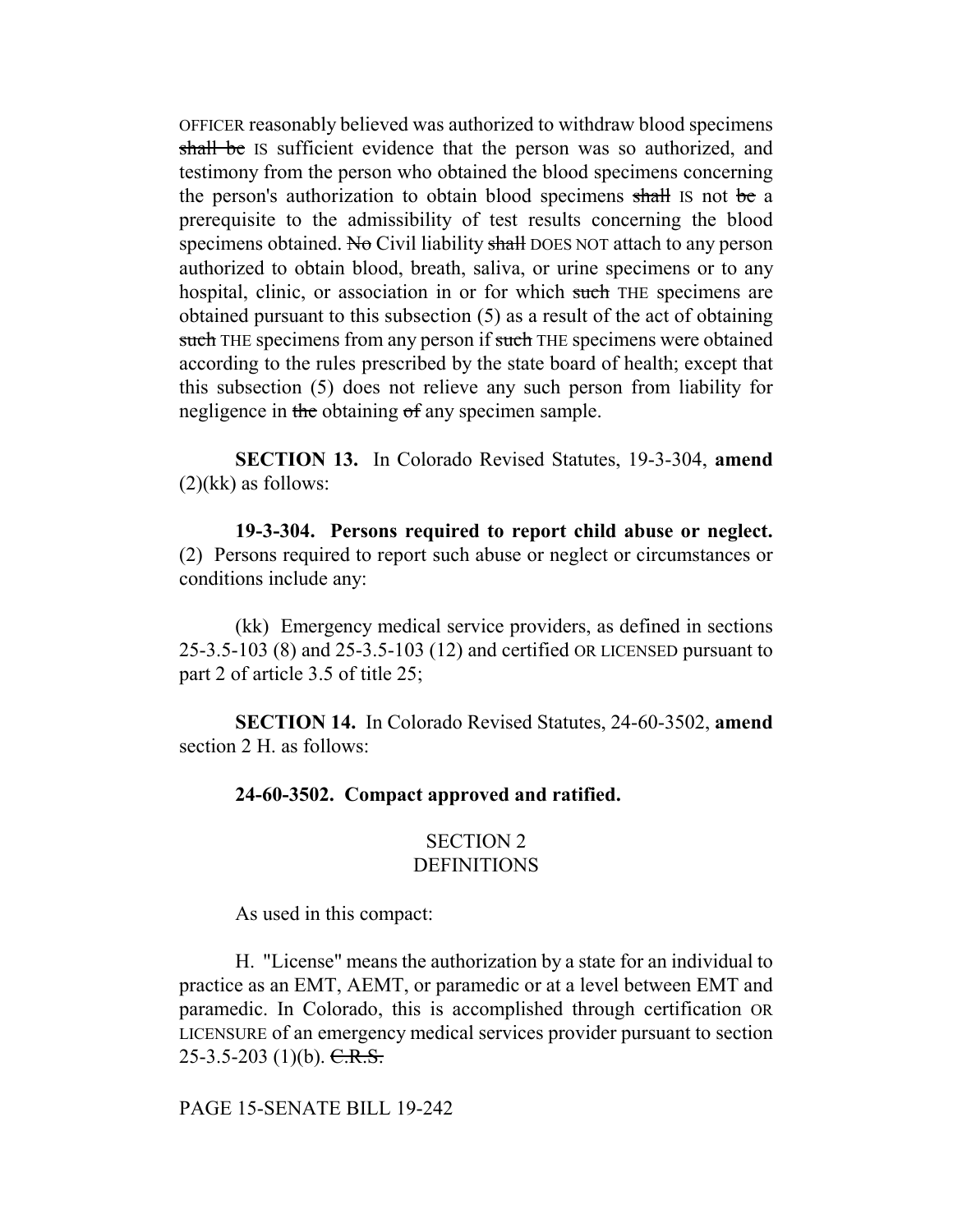**SECTION 15.** In Colorado Revised Statutes, 25-3.5-201, **amend** (2) as follows:

**25-3.5-201. Training programs.** (2) The department shall distribute the curricula and teaching aids to training institutions and hospitals upon request from a recognized training group or hospital. If a county is unable to arrange for necessary training programs, the department shall arrange a training program within the immediate vicinity of the agency requesting the program. The department shall issue emergency medical service provider certificates OR LICENSES in accordance with section 25-3.5-203 (1) and may issue certificates of successful course completion to those individuals who successfully complete other emergency medical services training programs of the department. The programs may provide for the training of emergency medical dispatchers, emergency medical services instructors, emergency medical services coordinators, and other personnel who provide emergency medical services. The receipt of the certificate of course completion is not deemed state licensure, approval, or a determination of competency.

**SECTION 16.** In Colorado Revised Statutes, **amend** 25-3.5-202 as follows:

**25-3.5-202. Personnel - basic requirements.** Emergency medical personnel SERVICE PROVIDERS employed or utilized in connection with an ambulance service shall meet the qualifications established, by resolution, by the board of county commissioners of the county in which the ambulance is based in order to be certified OR LICENSED. For ambulance drivers, the minimum requirements include the possession of a valid driver's license and other requirements established by the board by rule under section 25-3.5-308. For any person responsible for providing direct emergency medical care and treatment to patients transported in an ambulance, the minimum requirement is possession of an emergency medical service provider certificate OR LICENSE issued by the department. In the case of an emergency in an ambulance service area where no person possessing the qualifications required by this section is present or available to respond to a call for the emergency transportation of patients by ambulance, any person may operate the ambulance to transport any sick, injured, or otherwise incapacitated or helpless person in order to stabilize the medical condition of the person pending the availability of medical care.

## PAGE 16-SENATE BILL 19-242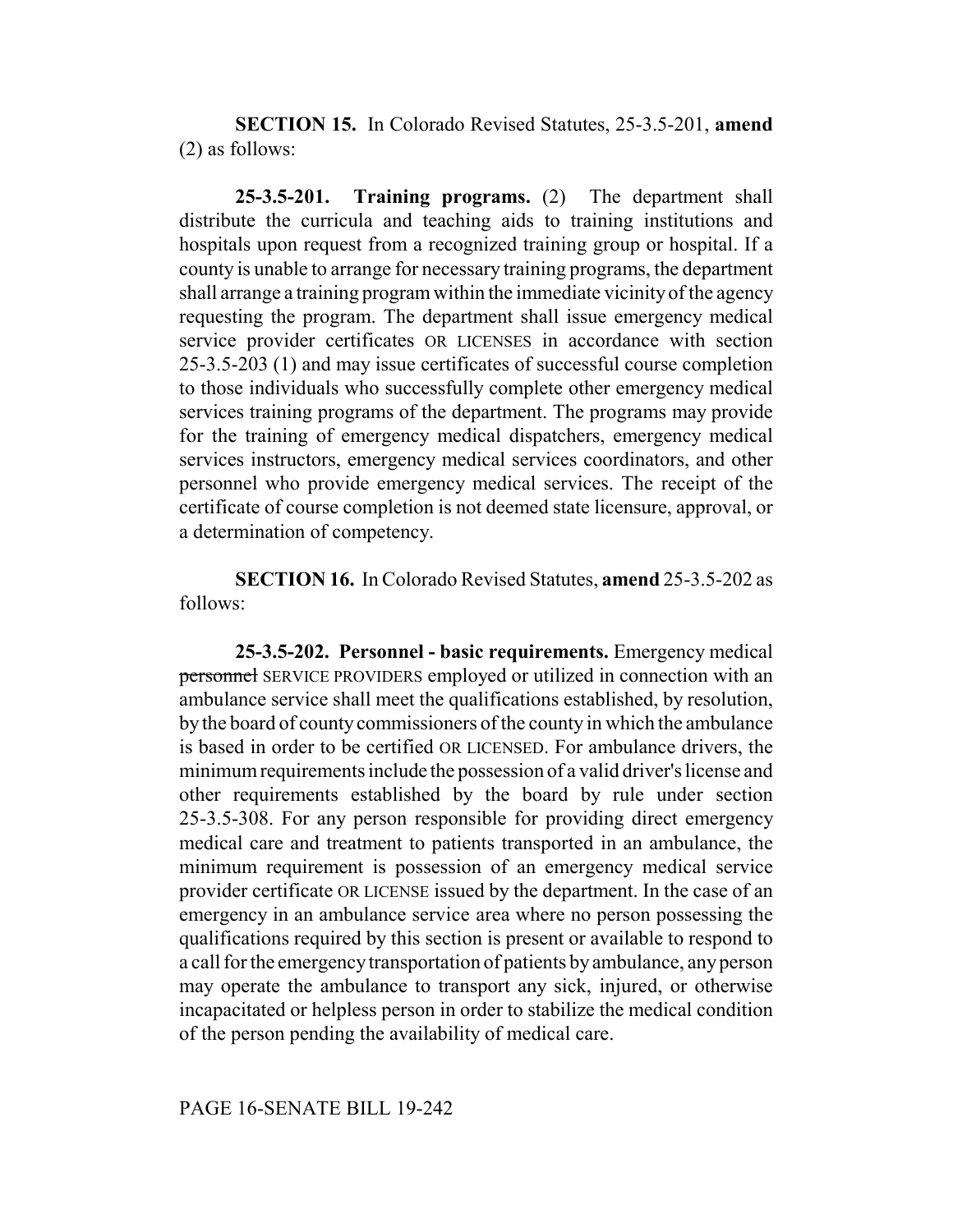**SECTION 17.** In Colorado Revised Statutes, 25-3.5-205, **amend**  $(1)(a)$  and  $(5)(a)$  as follows:

**25-3.5-205. Emergency medical service providers - investigation - discipline.** (1) (a) The department may administer oaths, take affirmations of witnesses, and issue subpoenas to compel the attendance of witnesses and the production of all relevant records and documents to investigate alleged misconduct by certified OR LICENSED emergency medical service providers.

(5) For the purposes of this section:

(a) "Medical director" means a physician who supervises certified OR LICENSED emergency medical service providers consistent with the rules adopted by the executive director or chief medical officer, as applicable, under section 25-3.5-206.

**SECTION 18.** In Colorado Revised Statutes, 25-3.5-603, **amend**  $(1)(a)$ ,  $(3)$  introductory portion, and  $(3)(c)(I)$  as follows:

**25-3.5-603. Emergency medical services account - creation allocation of funds.** (1) (a) There is hereby created a special account within the highway users tax fund established under section 43-4-201, C.R.S., to be known as the emergency medical services account, which consists of all moneys MONEY transferred thereto INTO THE ACCOUNT in accordance with section 42-3-304 (21),  $C.R.S.,$  fees collected under section 25-3.5-203 for provisional certifications OR LICENSES of emergency medical service providers, and fees collected under section 25-3.5-1103 for provisional registration of emergency medical responders.

(3)  $\Theta$ n and after July 1, 2002, The general assembly shall appropriate moneys MONEY in the emergency medical services account:

(c) To the direct and indirect costs of planning, developing, implementing, maintaining, and improving the statewide emergency medical and trauma services system. These costs include:

(I) Providing technical assistance and support to local governments, local emergency medical and trauma service providers, and RETACs operating a statewide data collection system, coordinating local and state

PAGE 17-SENATE BILL 19-242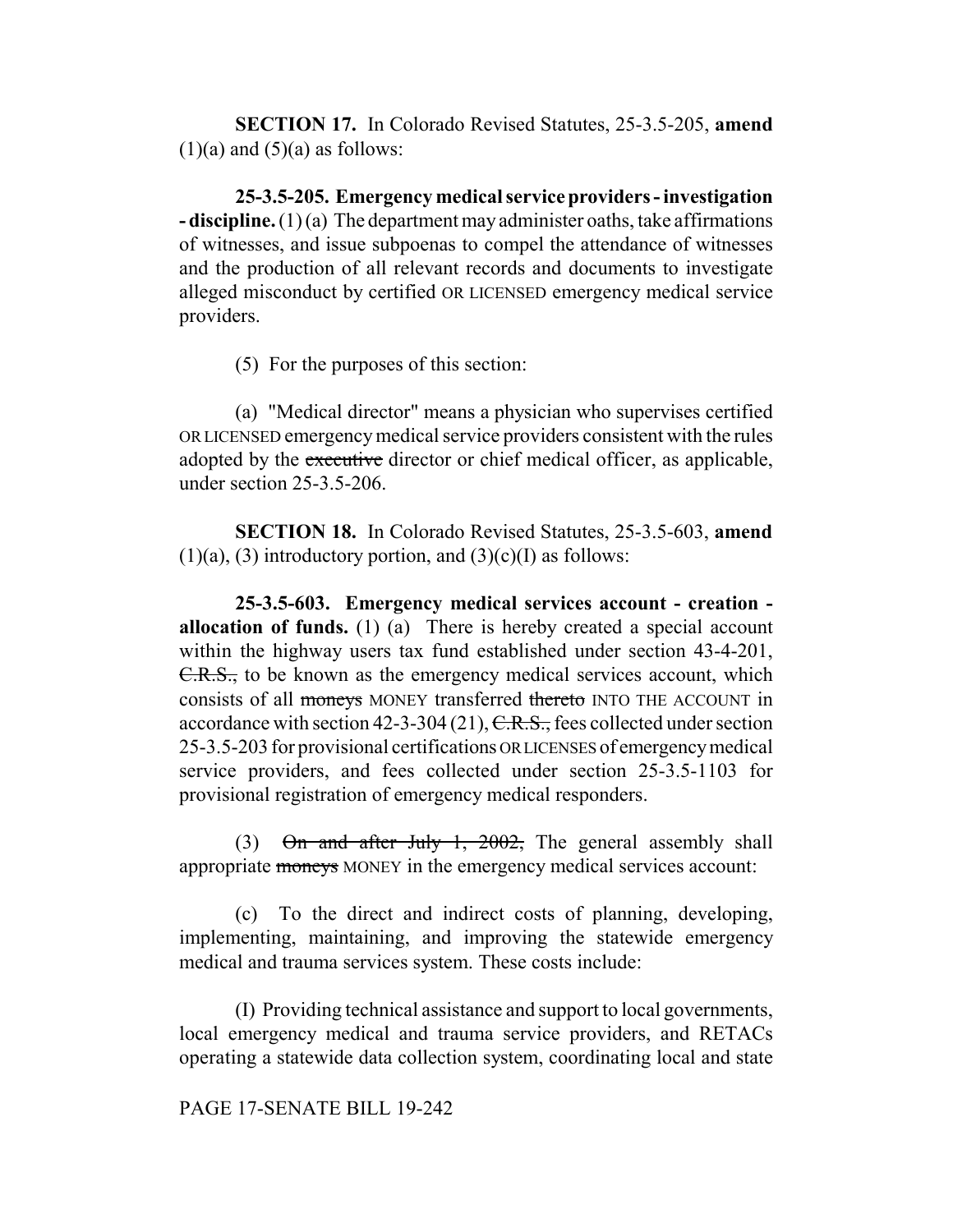programs, providing assistance in selection and purchasing of medical and communication equipment, administering the EMTS grant program, establishing and maintaining scope of practice for certified OR LICENSED EMERGENCY medical service providers, and administering a registration program for emergency medical responders; and

**SECTION 19.** In Colorado Revised Statutes, 25-3.5-605, **amend** (2) introductory portion,  $(2)(d)$  introductory portion, and  $(2)(d)(I)$  as follows:

**25-3.5-605. Improvement of county emergency medical and trauma services - eligibility for county funding - manner of distributing funds.** (2) In order to qualify for moneys MONEY under this section, a county must:

(d) Ensure that all moneys MONEY received under this section are IS expended on developing and updating the emergency medical and trauma services plan and other emergency medical and trauma services needs of the county such as:

(I) Training and certification OR LICENSURE of emergency medical service providers;

**SECTION 20.** In Colorado Revised Statutes, 25-3.5-903, **amend** (2) as follows:

**25-3.5-903. Definitions.** As used in this part 9, unless the context otherwise requires:

(2) "Prehospital medical director" or "medical director" means a licensed physician who supervises certified OR LICENSED emergency medical service providers who provide prehospital care.

**SECTION 21.** In Colorado Revised Statutes, 25-3.5-904, **amend**  $(2)(a)$  as follows:

**25-3.5-904. Quality management programs - creation assessments - confidentiality of information - exceptions - immunity for good-faith participants.** (2) (a) Except as provided in paragraph (b) of this subsection  $(2)$  SUBSECTION  $(2)(b)$  or subsection  $(3)$  of this section,

## PAGE 18-SENATE BILL 19-242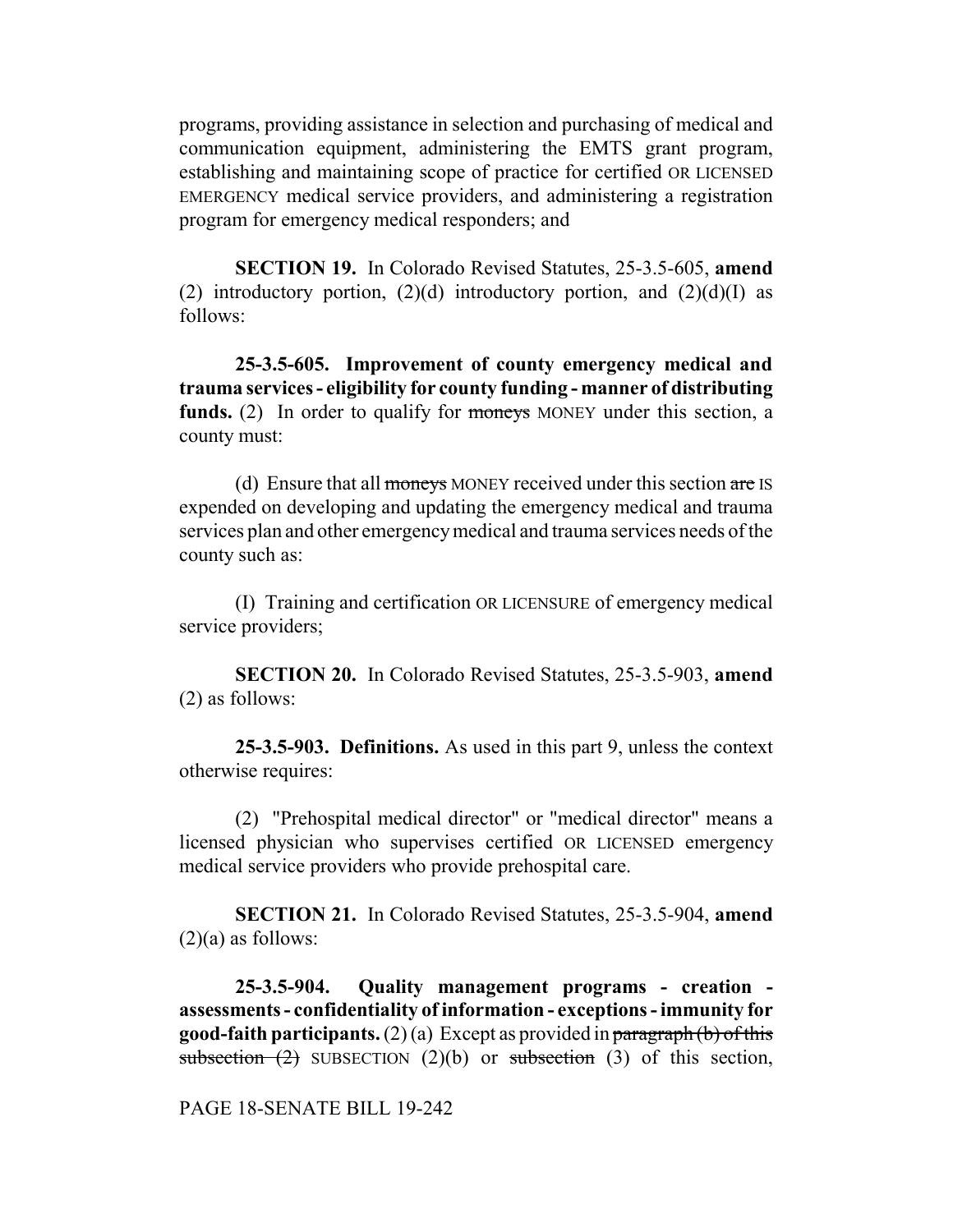information required to be collected and maintained, including information from the prehospital care reporting system that identifies an individual, and records, reports, and other information obtained and maintained in accordance with a quality management program established pursuant to this section are confidential and shall not be released except to the department in cases of an alleged violation of board rules pertaining to emergency medical service provider certification OR LICENSURE or except in accordance with section 25-3.5-205 (4).

**SECTION 22.** In Colorado Revised Statutes, 25-3.5-1101, **amend**  $(1)(a)$  as follows:

**25-3.5-1101. Legislative declaration.** (1) The general assembly hereby finds that:

(a) The department of public health and environment has responsibility for oversight of the emergency medical and trauma services system and the certification OR LICENSURE of emergency medical service providers. Emergency medical service providers are certified OR LICENSED by the department to provide treatment and transport to the sick and injured.

**SECTION 23.** In Colorado Revised Statutes, 25-3.5-1203, **amend** (6) as follows:

**25-3.5-1203. Community assistance referral and education services programs - authorization - scope - repeal.** (6) A person working directly or indirectly for a CARES program, whether as an employee or a contractor, may only provide services consistent with the requirements of subsection (3) of this section; except that nothing in this section prohibits a licensed, certified, or registered health care or mental health provider or certified OR LICENSED emergency medical service provider from acting or providing services within his or her THE PROVIDER'S scope of practice if necessary to respond to an emergent situation.

**SECTION 24.** In Colorado Revised Statutes, 33-13-108.1, **amend** (6) as follows:

**33-13-108.1. Operating a vessel while under the influence.** (6) The arresting officer having probable cause to believe a person has violated this section shall direct the administration of the tests in accordance

## PAGE 19-SENATE BILL 19-242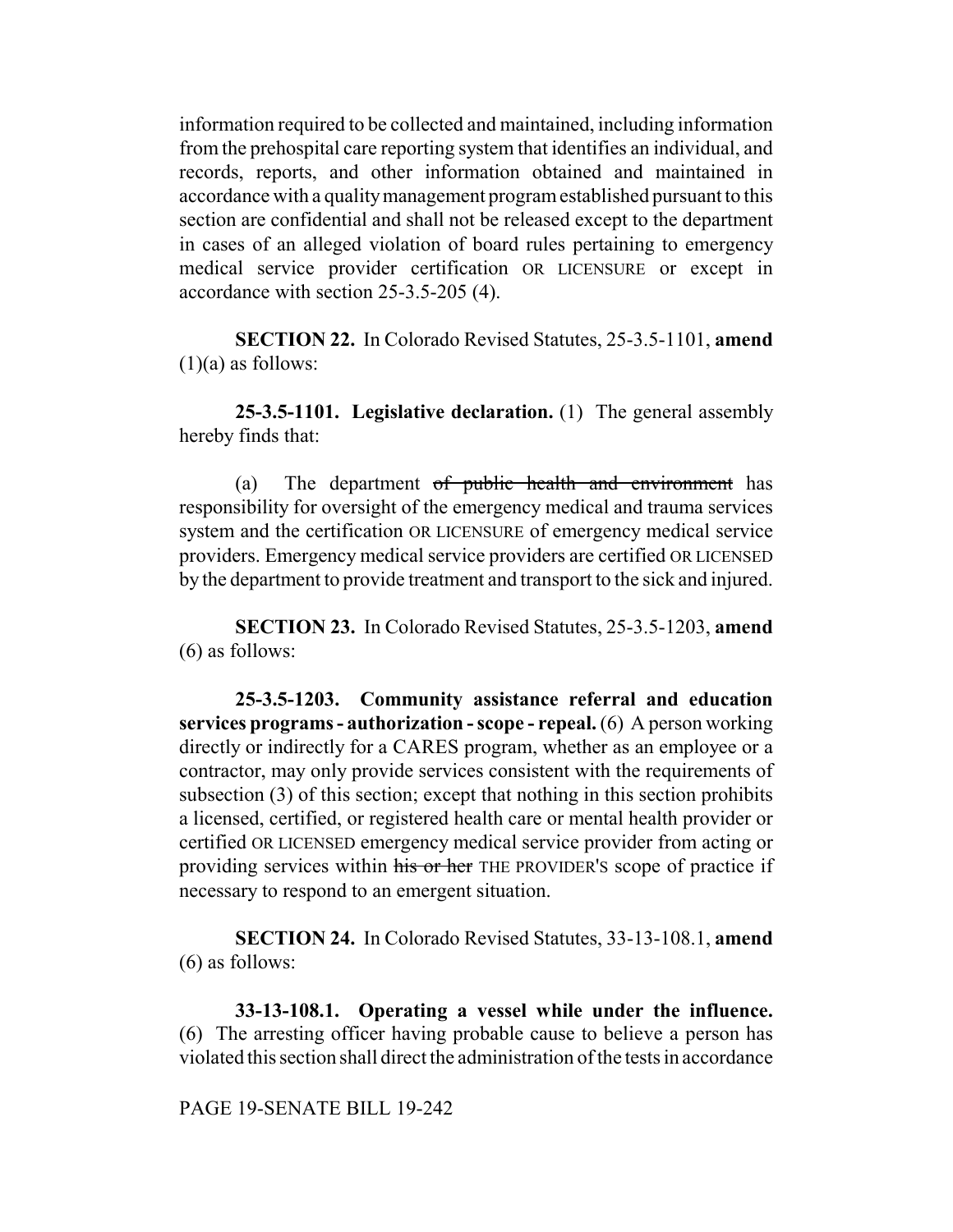with rules prescribed by the state board of health with utmost respect for the constitutional rights, dignity, and health of the person being tested. No person except a physician, a registered nurse, a paramedic as AN EMERGENCY MEDICAL SERVICE PROVIDER certified in OR LICENSED UNDER part 2 of article 3.5 of title 25 C.R.S., an emergency medical service provider as defined in part 1 of article 3.5 of title 25, C.R.S., WHO IS AUTHORIZED WITHIN HIS OR HER SCOPE OF PRACTICE TO DRAW BLOOD, or a person whose normal duties include withdrawing blood samples under the supervision of a physician or registered nurse shall withdraw blood to determine the alcoholic ALCOHOL or drug content of the blood for purposes of this section. No Civil liability attaches DOES NOT ATTACH to a person authorized to obtain blood, breath, saliva, or urine specimens or to a hospital in which the specimens are obtained as provided in subsection (4) of this section as a result of the act of obtaining the specimens from any person submitting thereto if the specimens were obtained according to the rules of the state board of health; except that this provision SUBSECTION  $(6)$ does not relieve the person from liability for negligence in obtaining a specimen sample.

**SECTION 25.** In Colorado Revised Statutes, 41-2-102, **amend**  $(6)(b)(II)$  as follows:

**41-2-102. Operating an aircraft under the influence - operating an aircraft with excessive alcohol content - tests - penalties - useful public service program.** (6) (b) (II) No person except a physician, a registered nurse, an emergency medical service provider, as defined in part 1 of article 3.5 of title 25 C.R.S., and as certified in OR LICENSED UNDER part 2 of article 3.5 of title 25 <del>C.R.S.,</del> WHO IS AUTHORIZED WITHIN HIS OR HER SCOPE OF PRACTICE TO DRAW BLOOD, or a person whose normal duties include withdrawing blood samples under the supervision of a physician or registered nurse shall withdraw blood to determine the alcoholic ALCOHOL or drug content of the blood for purposes of this section. In a trial for a violation of subsection (1) or (2) of this section, the testimony of a law enforcement officer that he or she THE OFFICER witnessed the taking of a blood specimen by a person who he or she THE OFFICER reasonably believed was authorized to withdraw a blood specimen is sufficient evidence that the person was authorized, and testimony from the person who obtained the blood specimens concerning the person's authorization to obtain blood specimens is not a prerequisite to the admissibility of test results concerning the blood specimen obtained. No Civil liability attaches DOES NOT ATTACH

PAGE 20-SENATE BILL 19-242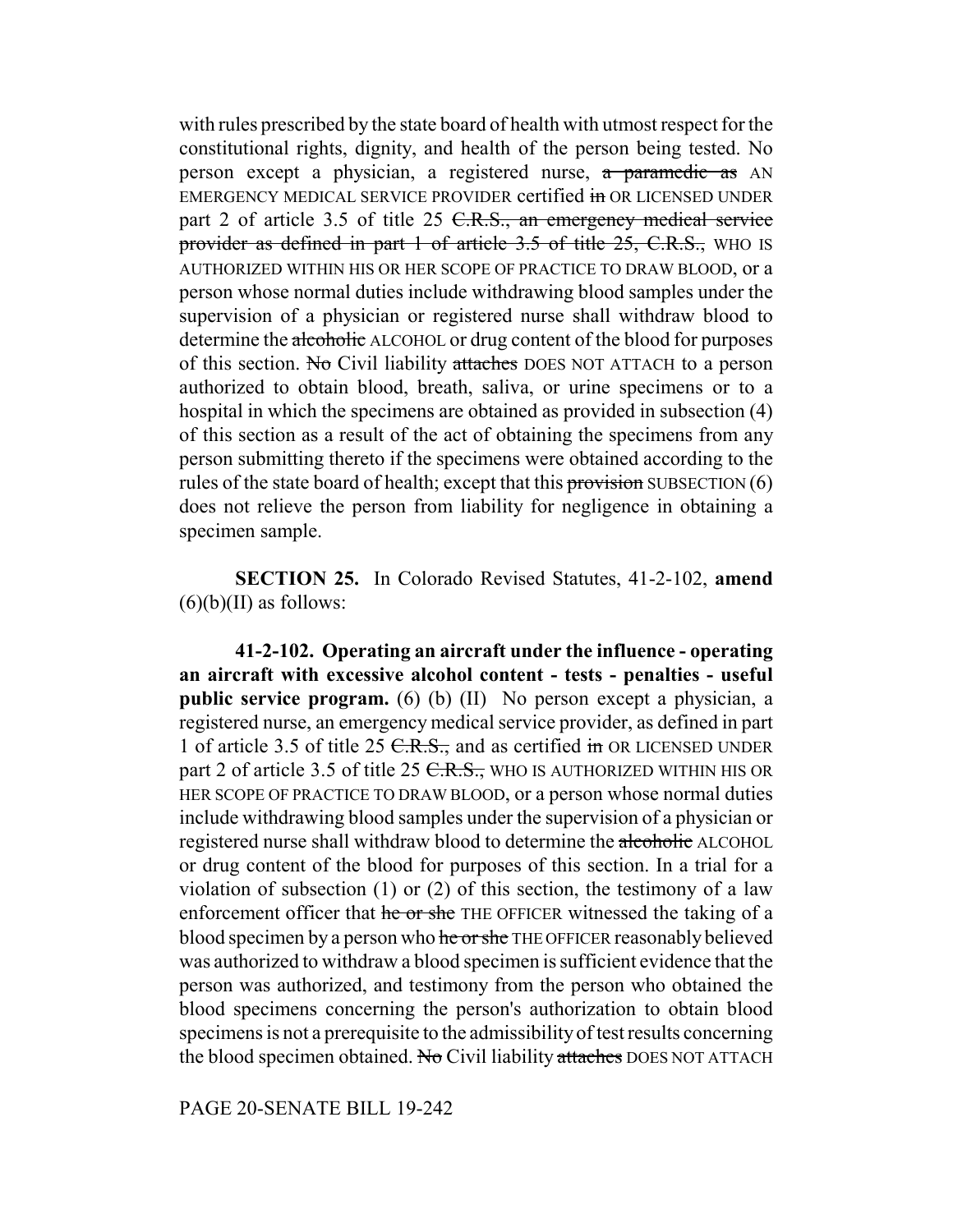to a person authorized to obtain blood, breath, saliva, or urine specimens or to a hospital, clinic, or association in or for which the specimens are obtained as provided in this subsection (6) as a result of the act of obtaining the specimens from any person submitting thereto if the specimens were obtained according to the rules and regulations of the state board of health; except that this provision shall SUBSECTION  $(6)(b)(II)$  DOES not relieve the person from liability for negligence in the obtaining of any specimen sample.

**SECTION 26.** In Colorado Revised Statutes, 42-4-1301.1, **amend**  $(6)(a)$  as follows:

**42-4-1301.1. Expressed consent for the taking of blood, breath, urine, or saliva sample - testing - fund - rules - repeal.** (6) (a) No person except a physician, a registered nurse, a paramedic, as AN EMERGENCY MEDICAL SERVICE PROVIDER certified in OR LICENSED UNDER part 2 of article 3.5 of title 25 C.R.S., an emergency medical service provider, as defined in part 1 of article 3.5 of title 25, C.R.S., WHO IS AUTHORIZED WITHIN HIS OR HER SCOPE OF PRACTICE TO DRAW BLOOD, or a person whose normal duties include withdrawing blood samples under the supervision of a physician or registered nurse shall withdraw blood to determine the alcoholic ALCOHOL or drug content of the blood for purposes of this section.

**SECTION 27.** In Colorado Revised Statutes, 12-240-107, **amend as relocated by House Bill 19-1172** (3)(w) as follows:

**12-240-107. Practice of medicine defined - exemptions from licensing requirements - unauthorized practice by physician assistants and anesthesiologist assistants - penalties - definitions - rules - repeal.** (3) A person may engage in, and shall not be required to obtain a license or a physician training license under this article 240 with respect to, any of the following acts:

(w) The rendering of services by an emergency medical service provider certified OR LICENSED under section 25-3.5-203 if the services rendered are consistent with rules adopted under section 25-3.5-206 defining the duties and functions of emergency medical service providers;

**SECTION 28.** In Colorado Revised Statutes, 12-280-408, **amend as relocated by House Bill 19-1172** (1) as follows:

## PAGE 21-SENATE BILL 19-242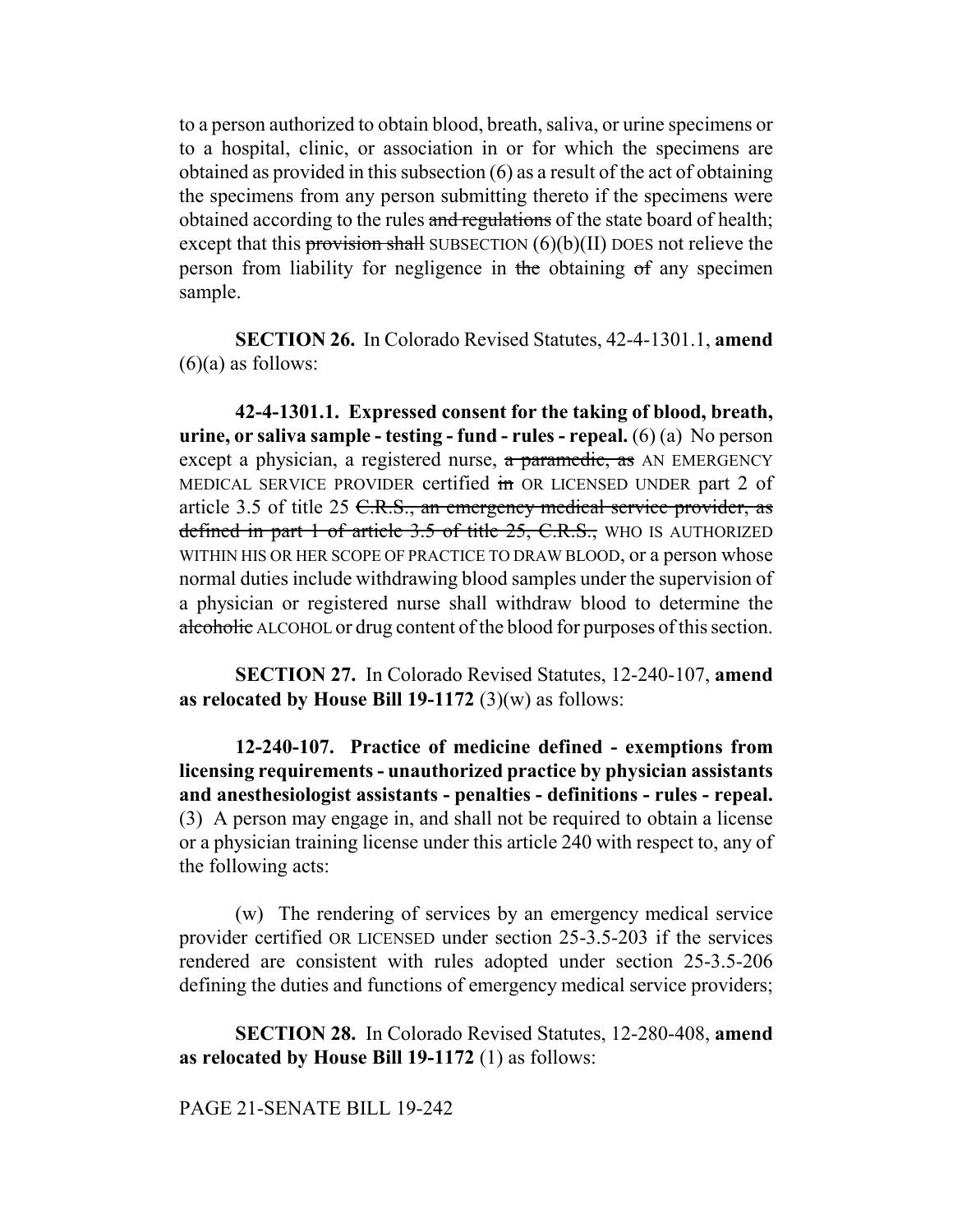**12-280-408. Exemption - waiver.** (1) A hospital licensed or certified pursuant to section 25-1.5-103, a prescription drug outlet located within the hospital that is dispensing a controlled substance for a chart order or dispensing less than or equal to a twenty-four-hour supply of a controlled substance, and AN emergency medical services personnel SERVICE PROVIDER certified OR LICENSED pursuant to section 25-3.5-203 are exempt from the reporting provisions of this part 4. A hospital prescription drug outlet licensed pursuant to section 12-280-114 shall comply with the provisions of this part 4 for controlled substances dispensed for outpatient care that have more than a twenty-four-hour supply.

**SECTION 29. Effective date - applicability.** (1) This act takes effect upon passage; except that sections 27 and 28 of this act take effect only if House Bill 19-1172 becomes law, in which case sections 27 and 28 take effect October 1, 2019.

(2) This act applies to conduct occurring on or after the applicable effective date of this act.

**SECTION 30. Safety clause.** The general assembly hereby finds,